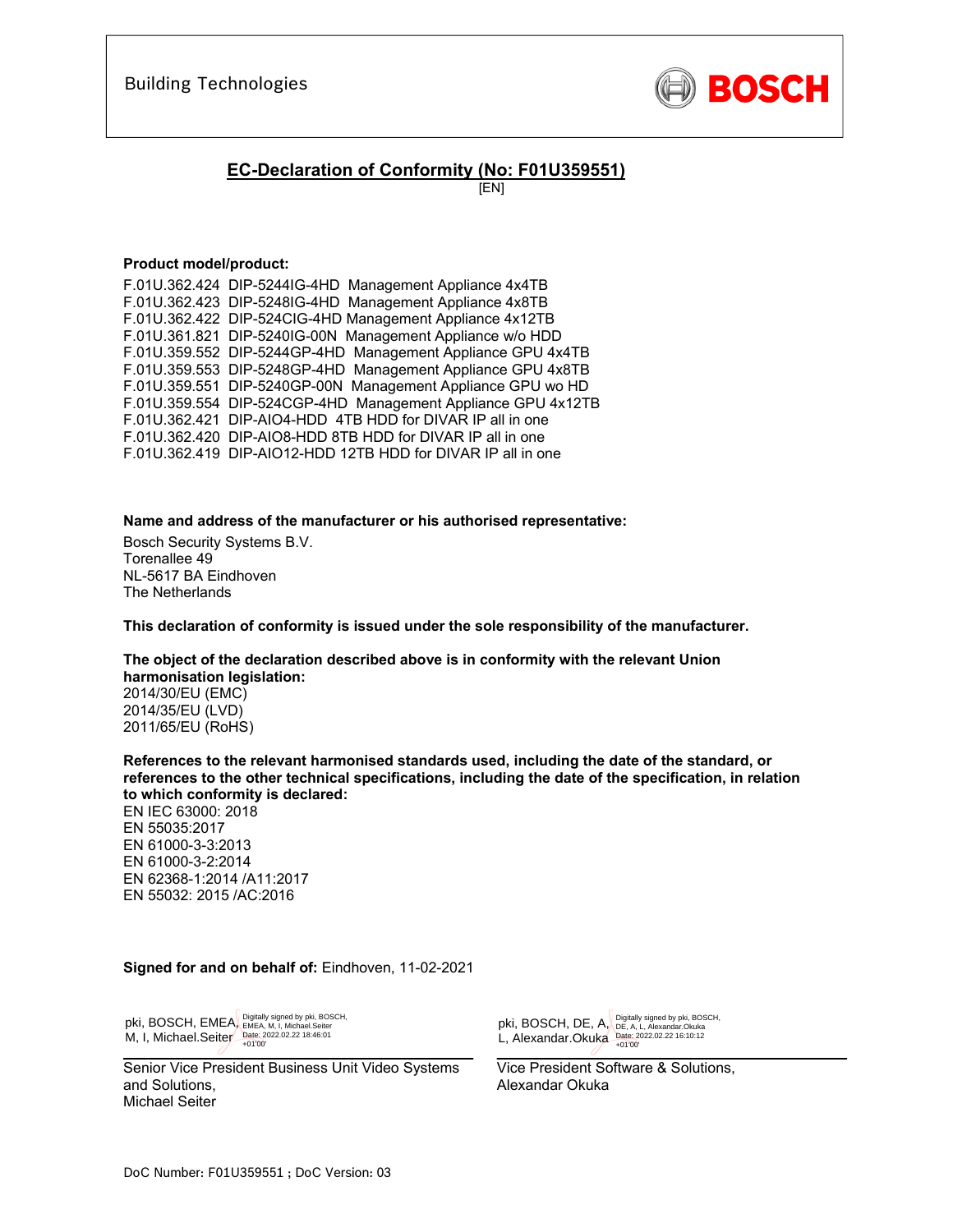

## **ЕС ДЕКЛАРАЦИЯ ЗА СЪОТВЕТСТВИЕ (№: F01U359551)**

[BG]

#### **Модел на продукт/продукт:**

F.01U.362.424 DIP-5244IG-4HD Management Appliance 4x4TB F.01U.362.423 DIP-5248IG-4HD Management Appliance 4x8TB F.01U.362.422 DIP-524CIG-4HD Management Appliance 4x12TB F.01U.361.821 DIP-5240IG-00N Management Appliance w/o HDD F.01U.359.552 DIP-5244GP-4HD Management Appliance GPU 4x4TB F.01U.359.553 DIP-5248GP-4HD Management Appliance GPU 4x8TB F.01U.359.551 DIP-5240GP-00N Management Appliance GPU wo HD F.01U.359.554 DIP-524CGP-4HD Management Appliance GPU 4x12TB F.01U.362.421 DIP-AIO4-HDD 4TB HDD for DIVAR IP all in one F.01U.362.420 DIP-AIO8-HDD 8TB HDD for DIVAR IP all in one F.01U.362.419 DIP-AIO12-HDD 12TB HDD for DIVAR IP all in one

**Наименование и адрес на производителя или на неговия упълномощен представител:** 

Bosch Security Systems B.V. Torenallee 49 NL-5617 BA Eindhoven The Netherlands

**Настоящата декларация за съответствие е издадена на отговорността на производителя.** 

**Предметът на декларацията, описан по-горе, отговаря на съответното законодателство на Съюза за хармонизация:**

2014/30/EU (EMC) 2014/35/EU (LVD) 2011/65/EU (RoHS)

**Позоваване на използваните хармонизирани стандарти, включително датата на стандарта, или позоваване на други технически спецификации, включително датата на спецификацията, по отношение на които се декларира съответствие:**  EN IEC 63000: 2018 EN 55035:2017 EN 61000-3-3:2013 EN 61000-3-2:2014 EN 62368-1:2014 /A11:2017 EN 55032: 2015 /AC:2016

**Подписано за и от името на:** Айндховен, 11-02-2021

Senior Vice President Business Unit Video Systems and Solutions, Michael Seiter

 $\mathcal{L}_\text{max}$  and  $\mathcal{L}_\text{max}$  and  $\mathcal{L}_\text{max}$  and  $\mathcal{L}_\text{max}$  and  $\mathcal{L}_\text{max}$ 

Vice President Software & Solutions, Alexandar Okuka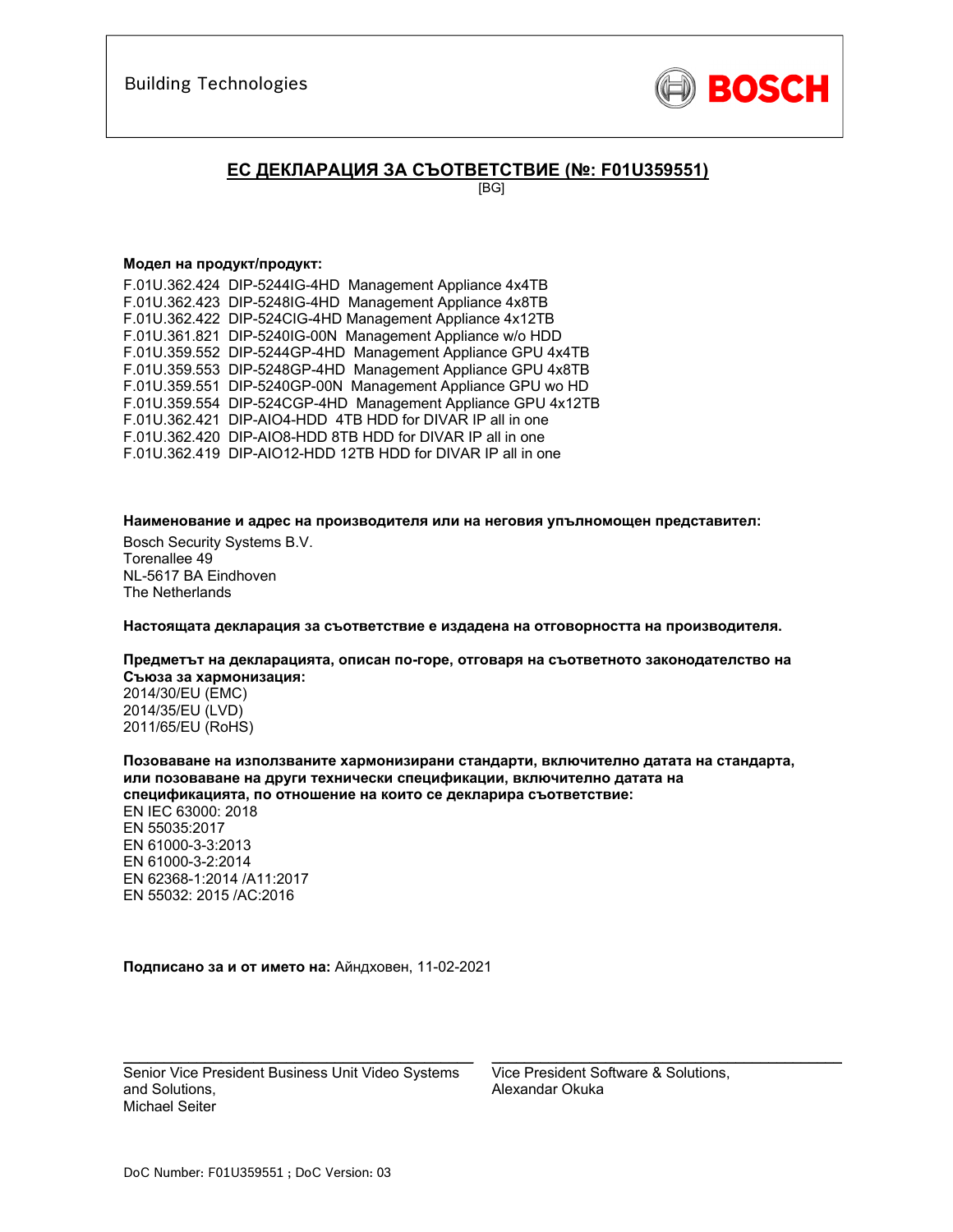

## **DECLARACIÓN UE DE CONFORMIDAD (nº: F01U359551)**

[ES]

#### **Modelo de producto/producto:**

F.01U.362.424 DIP-5244IG-4HD Management Appliance 4x4TB F.01U.362.423 DIP-5248IG-4HD Management Appliance 4x8TB F.01U.362.422 DIP-524CIG-4HD Management Appliance 4x12TB F.01U.361.821 DIP-5240IG-00N Management Appliance w/o HDD F.01U.359.552 DIP-5244GP-4HD Management Appliance GPU 4x4TB F.01U.359.553 DIP-5248GP-4HD Management Appliance GPU 4x8TB F.01U.359.551 DIP-5240GP-00N Management Appliance GPU wo HD F.01U.359.554 DIP-524CGP-4HD Management Appliance GPU 4x12TB F.01U.362.421 DIP-AIO4-HDD 4TB HDD for DIVAR IP all in one F.01U.362.420 DIP-AIO8-HDD 8TB HDD for DIVAR IP all in one F.01U.362.419 DIP-AIO12-HDD 12TB HDD for DIVAR IP all in one

**Nombre y dirección del fabricante o de su representante autorizado:** 

Bosch Security Systems B.V. Torenallee 49 NL-5617 BA Eindhoven The Netherlands

**La presente declaración de conformidad se expide bajo la exclusiva responsabilidad del fabricante.** 

**El objeto de la declaración descrita anteriormente es conforme con la legislación de armonización pertinente de la Unión:**

2014/30/EU (EMC) 2014/35/EU (LVD) 2011/65/EU (RoHS)

**Referencias a las normas armonizadas pertinentes utilizadas, incluidas las fechas de las normas, o referencias a las otras especificaciones técnicas, incluidas las fechas de las especificaciones, respecto a las cuales se declara la conformidad:**  EN IEC 63000: 2018 EN 55035:2017 EN 61000-3-3:2013 EN 61000-3-2:2014 EN 62368-1:2014 /A11:2017 EN 55032: 2015 /AC:2016

**Firmado en nombre de:** Eindhoven, 11-02-2021

Senior Vice President Business Unit Video Systems and Solutions, Michael Seiter

 $\mathcal{L}_\text{max}$  and  $\mathcal{L}_\text{max}$  and  $\mathcal{L}_\text{max}$  and  $\mathcal{L}_\text{max}$  and  $\mathcal{L}_\text{max}$ 

Vice President Software & Solutions, Alexandar Okuka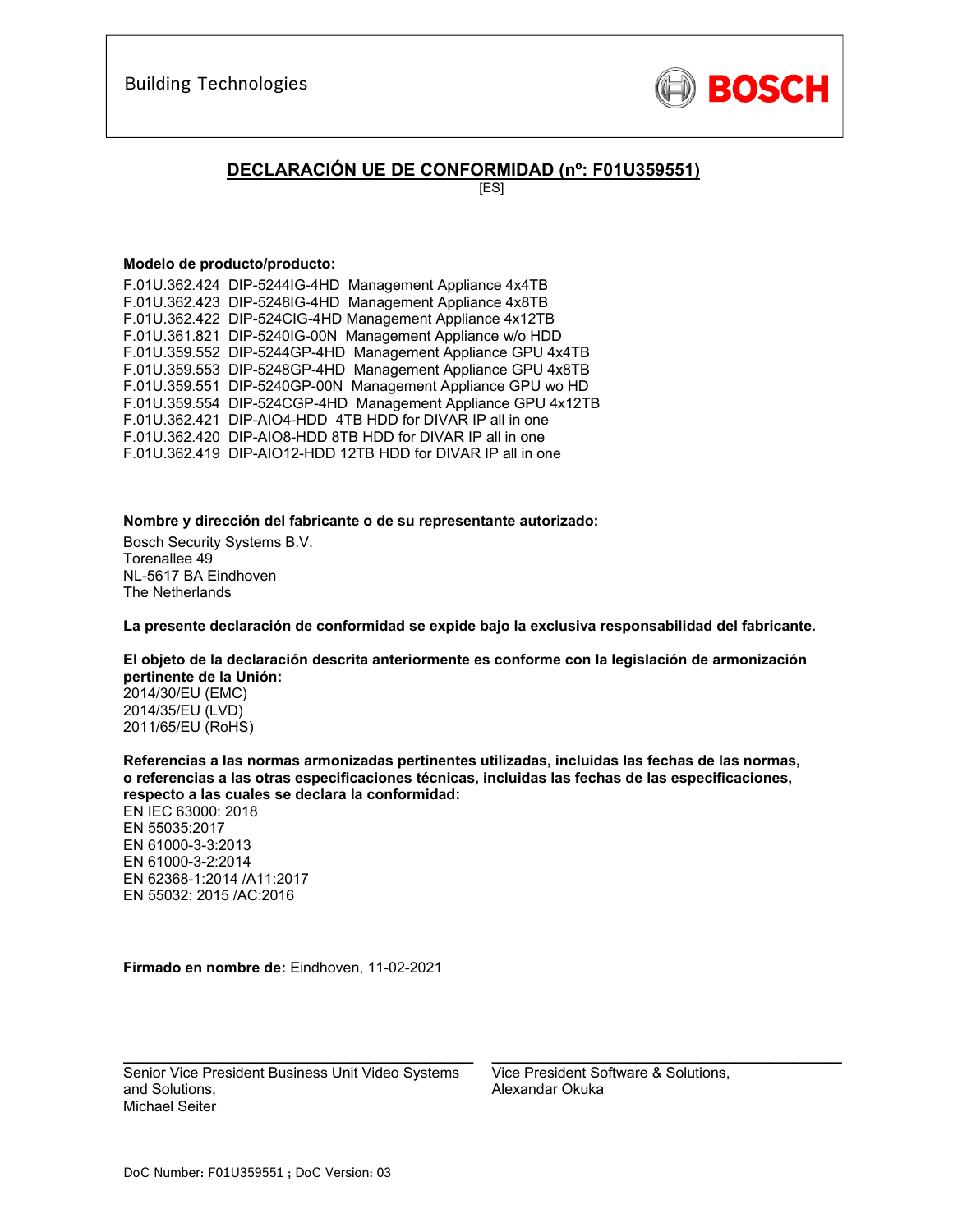

# **EU PROHLÁŠENÍ O SHODĚ (č. F01U359551)**

[CS]

#### **Model výrobku/výrobek:**

F.01U.362.424 DIP-5244IG-4HD Management Appliance 4x4TB F.01U.362.423 DIP-5248IG-4HD Management Appliance 4x8TB F.01U.362.422 DIP-524CIG-4HD Management Appliance 4x12TB F.01U.361.821 DIP-5240IG-00N Management Appliance w/o HDD F.01U.359.552 DIP-5244GP-4HD Management Appliance GPU 4x4TB F.01U.359.553 DIP-5248GP-4HD Management Appliance GPU 4x8TB F.01U.359.551 DIP-5240GP-00N Management Appliance GPU wo HD F.01U.359.554 DIP-524CGP-4HD Management Appliance GPU 4x12TB F.01U.362.421 DIP-AIO4-HDD 4TB HDD for DIVAR IP all in one F.01U.362.420 DIP-AIO8-HDD 8TB HDD for DIVAR IP all in one F.01U.362.419 DIP-AIO12-HDD 12TB HDD for DIVAR IP all in one

**Jméno a adresa výrobce nebo jeho zplnomocněného zástupce:** 

Bosch Security Systems B.V. Torenallee 49 NL-5617 BA Eindhoven The Netherlands

**Toto prohlášení o shodě se vydává na výhradní odpovědnost výrobce.** 

**Výše popsaný předmět prohlášení je ve shodě s příslušnými harmonizačními právními předpisy Unie:** 2014/30/EU (EMC) 2014/35/EU (LVD)

2011/65/EU (RoHS)

**Odkazy na příslušné harmonizované normy, které byly použity, včetně data normy, nebo na jiné technické specifikace, včetně data specifikací, na jejichž základě se shoda prohlašuje:** 

EN IEC 63000: 2018 EN 55035:2017 EN 61000-3-3:2013 EN 61000-3-2:2014 EN 62368-1:2014 /A11:2017 EN 55032: 2015 /AC:2016

**Podepsáno za a jménem:** Eindhoven, 11-02-2021

\_\_\_\_\_\_\_\_\_\_\_\_\_\_\_\_\_\_\_\_\_\_\_\_\_\_\_\_\_\_\_\_\_\_\_\_\_\_\_\_\_\_\_ Senior Vice President Business Unit Video Systems and Solutions, Michael Seiter

Vice President Software & Solutions, Alexandar Okuka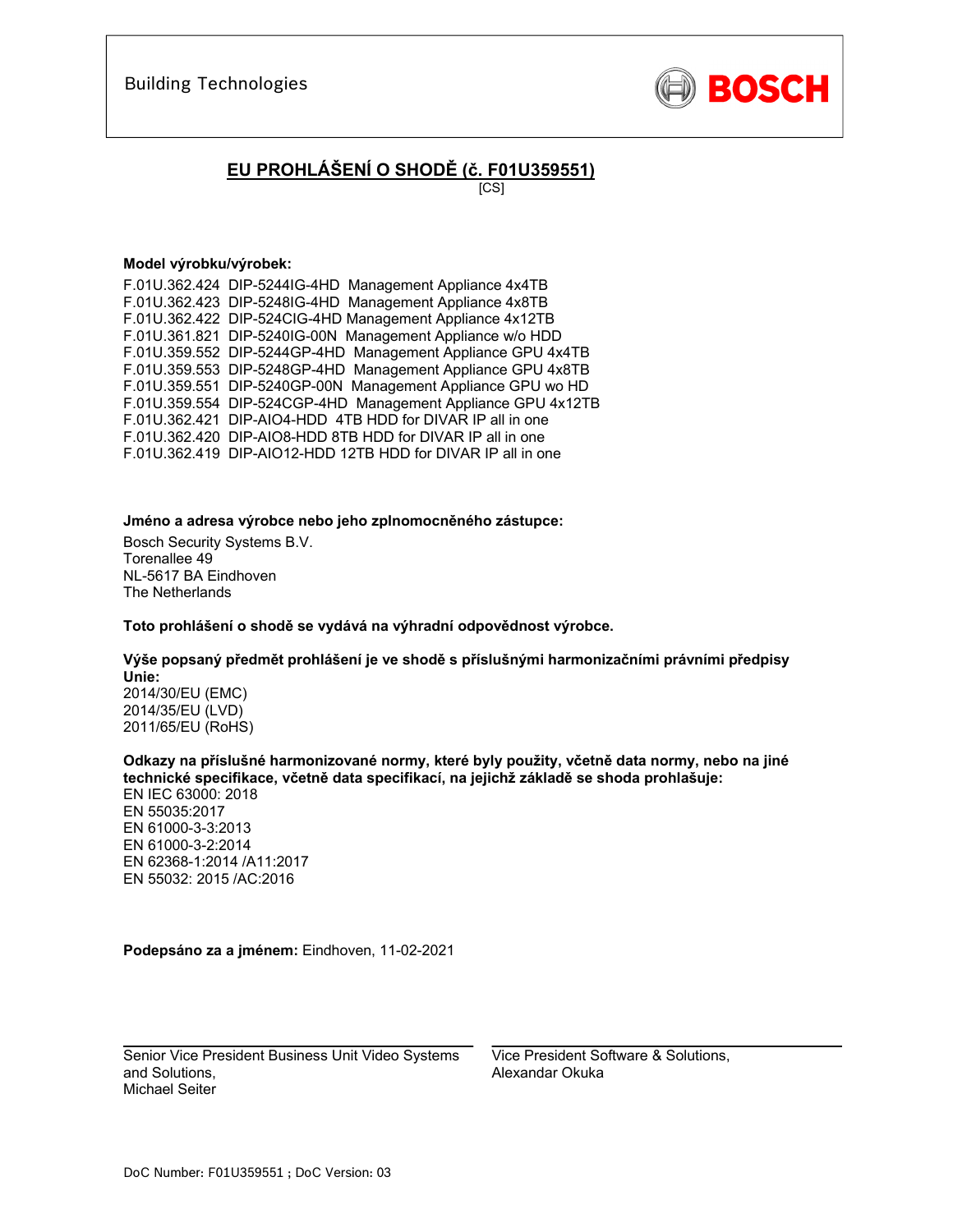

### **EU-OVERENSSTEMMELSESERKLÆRING (Nr. F01U359551)**

[DA]

#### **Produktmodel/produkt:**

F.01U.362.424 DIP-5244IG-4HD Management Appliance 4x4TB F.01U.362.423 DIP-5248IG-4HD Management Appliance 4x8TB F.01U.362.422 DIP-524CIG-4HD Management Appliance 4x12TB F.01U.361.821 DIP-5240IG-00N Management Appliance w/o HDD F.01U.359.552 DIP-5244GP-4HD Management Appliance GPU 4x4TB F.01U.359.553 DIP-5248GP-4HD Management Appliance GPU 4x8TB F.01U.359.551 DIP-5240GP-00N Management Appliance GPU wo HD F.01U.359.554 DIP-524CGP-4HD Management Appliance GPU 4x12TB F.01U.362.421 DIP-AIO4-HDD 4TB HDD for DIVAR IP all in one F.01U.362.420 DIP-AIO8-HDD 8TB HDD for DIVAR IP all in one F.01U.362.419 DIP-AIO12-HDD 12TB HDD for DIVAR IP all in one

**Navn og adresse på fabrikanten eller dennes bemyndigede repræsentant:** 

Bosch Security Systems B.V. Torenallee 49 NL-5617 BA Eindhoven The Netherlands

**Denne overensstemmelseserklæring udstedes på fabrikantens ansvar.** 

**Genstanden for erklæringen, som beskrevet ovenfor, er i overensstemmelse med den relevante EU-harmoniseringslovgivning:**

2014/30/EU (EMC) 2014/35/EU (LVD) 2011/65/EU (RoHS)

**Referencer til de relevante anvendte harmoniserede standarder, herunder standardens dato, eller referencer til de andre tekniske specifikationer, herunder specifikationens dato, som der erklæres overensstemmelse med:** 

EN IEC 63000: 2018 EN 55035:2017 EN 61000-3-3:2013 EN 61000-3-2:2014 EN 62368-1:2014 /A11:2017 EN 55032: 2015 /AC:2016

**Underskrevet for og på vegne af:** Eindhoven, 11-02-2021

Senior Vice President Business Unit Video Systems and Solutions, Michael Seiter

\_\_\_\_\_\_\_\_\_\_\_\_\_\_\_\_\_\_\_\_\_\_\_\_\_\_\_\_\_\_\_\_\_\_\_\_\_\_\_\_\_\_\_

Vice President Software & Solutions, Alexandar Okuka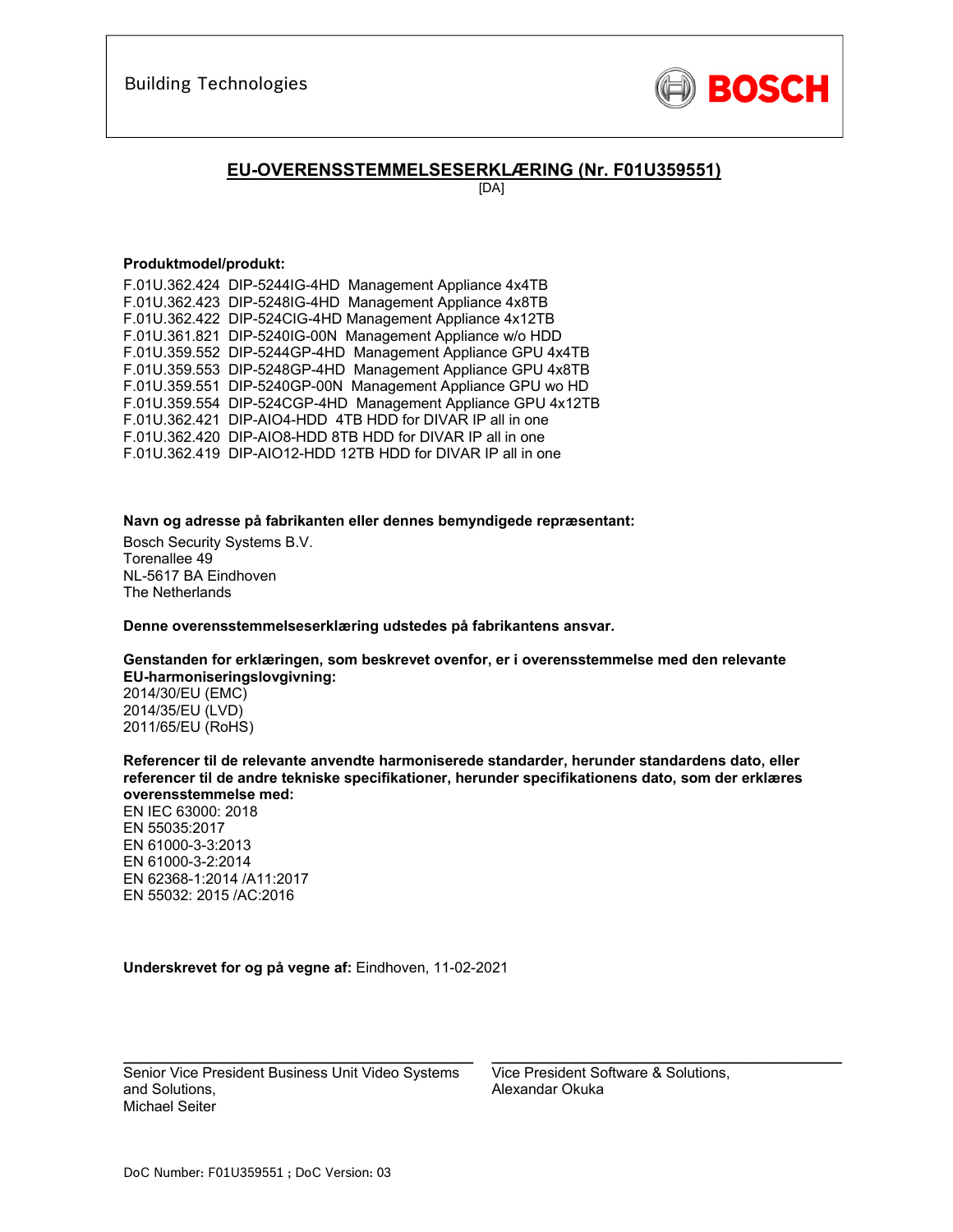

## **EU-KONFORMITÄTSERKLÄRUNG (Nr. F01U359551)**

[DE]

#### **Produktmodell/Produkt:**

F.01U.362.424 DIP-5244IG-4HD Management Appliance 4x4TB F.01U.362.423 DIP-5248IG-4HD Management Appliance 4x8TB F.01U.362.422 DIP-524CIG-4HD Management Appliance 4x12TB F.01U.361.821 DIP-5240IG-00N Management Appliance w/o HDD F.01U.359.552 DIP-5244GP-4HD Management Appliance GPU 4x4TB F.01U.359.553 DIP-5248GP-4HD Management Appliance GPU 4x8TB F.01U.359.551 DIP-5240GP-00N Management Appliance GPU wo HD F.01U.359.554 DIP-524CGP-4HD Management Appliance GPU 4x12TB F.01U.362.421 DIP-AIO4-HDD 4TB HDD for DIVAR IP all in one F.01U.362.420 DIP-AIO8-HDD 8TB HDD for DIVAR IP all in one F.01U.362.419 DIP-AIO12-HDD 12TB HDD for DIVAR IP all in one

**Name und Anschrift des Herstellers oder seines Bevollmächtigten:** 

Bosch Security Systems B.V. Torenallee 49 NL-5617 BA Eindhoven The Netherlands

**Die alleinige Verantwortung für die Ausstellung dieser Konformitätserklärung trägt der Hersteller.** 

**Der oben beschriebene Gegenstand der Erklärung erfüllt die einschlägigen Harmonisierungsrechtsvorschriften der Union:**

2014/30/EU (EMC) 2014/35/EU (LVD) 2011/65/EU (RoHS)

**Angabe der einschlägigen harmonisierten Normen, die zugrunde gelegt wurden, einschließlich des Datums der Norm, oder Angabe anderer technischer Spezifikationen, für die die Konformität erklärt wird, einschließlich des Datums der Spezifikation:**  EN IEC 63000: 2018

EN 55035:2017 EN 61000-3-3:2013 EN 61000-3-2:2014 EN 62368-1:2014 /A11:2017 EN 55032: 2015 /AC:2016

**Unterzeichnet für und im Namen von:** Eindhoven, 11-02-2021

Senior Vice President Business Unit Video Systems and Solutions, Michael Seiter

 $\mathcal{L}_\text{max}$  and  $\mathcal{L}_\text{max}$  and  $\mathcal{L}_\text{max}$  and  $\mathcal{L}_\text{max}$  and  $\mathcal{L}_\text{max}$ 

Vice President Software & Solutions, Alexandar Okuka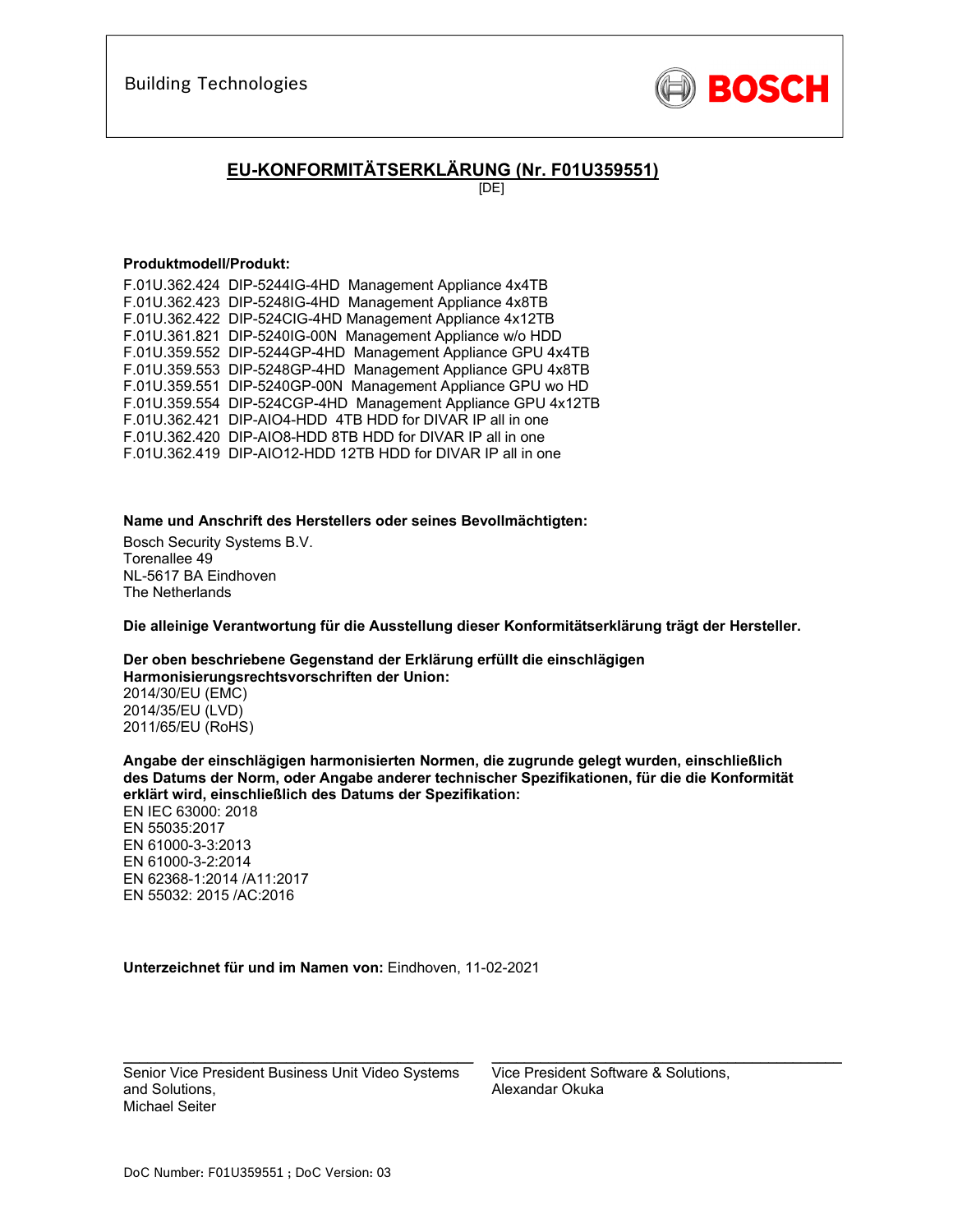

## **ELi VASTAVUSDEKLARATSIOON (nr: F01U359551)**

[ET]

#### **Toote mudel/toode:**

| F.01U.362.424 DIP-5244IG-4HD Management Appliance 4x4TB      |
|--------------------------------------------------------------|
| F.01U.362.423 DIP-5248IG-4HD Management Appliance 4x8TB      |
| F.01U.362.422 DIP-524CIG-4HD Management Appliance 4x12TB     |
| F.01U.361.821 DIP-5240IG-00N Management Appliance w/o HDD    |
| F.01U.359.552 DIP-5244GP-4HD Management Appliance GPU 4x4TB  |
| F.01U.359.553 DIP-5248GP-4HD Management Appliance GPU 4x8TB  |
| F.01U.359.551 DIP-5240GP-00N Management Appliance GPU wo HD  |
| F.01U.359.554 DIP-524CGP-4HD Management Appliance GPU 4x12TB |
| F.01U.362.421 DIP-AIO4-HDD 4TB HDD for DIVAR IP all in one   |
| F.01U.362.420 DIP-AIO8-HDD 8TB HDD for DIVAR IP all in one   |
| F.01U.362.419 DIP-AIO12-HDD 12TB HDD for DIVAR IP all in one |
|                                                              |

#### **Tootja või tema volitatud esindaja nimi ja aadress:**

Bosch Security Systems B.V. Torenallee 49 NL-5617 BA Eindhoven The Netherlands

#### **Käesolev vastavausdeklaratsioon on välja antud tootja ainuvastutusel.**

#### **Eelkirjeldatud deklareeritav toode on kooskõlas asjaomaste liidu ühtlustamisaktidega:**

2014/30/EU (EMC) 2014/35/EU (LVD) 2011/65/EU (RoHS)

**Viited kasutatud harmoneeritud standarditele (sh standardite kinnitamise kuupäev) või viited muudele tehnilistele spetsifikatsioonidele (sh tehniliste spetsifikatsioonide kinnitamise kuupäev), millele vastavust deklareeritakse:** 

EN IEC 63000: 2018 EN 55035:2017 EN 61000-3-3:2013 EN 61000-3-2:2014 EN 62368-1:2014 /A11:2017 EN 55032: 2015 /AC:2016

**Alla kirjutanud (kelle poolt/nimel):** Eindhoven, 11-02-2021

 $\mathcal{L}_\text{max}$  and  $\mathcal{L}_\text{max}$  and  $\mathcal{L}_\text{max}$  and  $\mathcal{L}_\text{max}$ Senior Vice President Business Unit Video Systems and Solutions, Michael Seiter

Vice President Software & Solutions, Alexandar Okuka

 $\mathcal{L}_\text{max}$  and  $\mathcal{L}_\text{max}$  and  $\mathcal{L}_\text{max}$  and  $\mathcal{L}_\text{max}$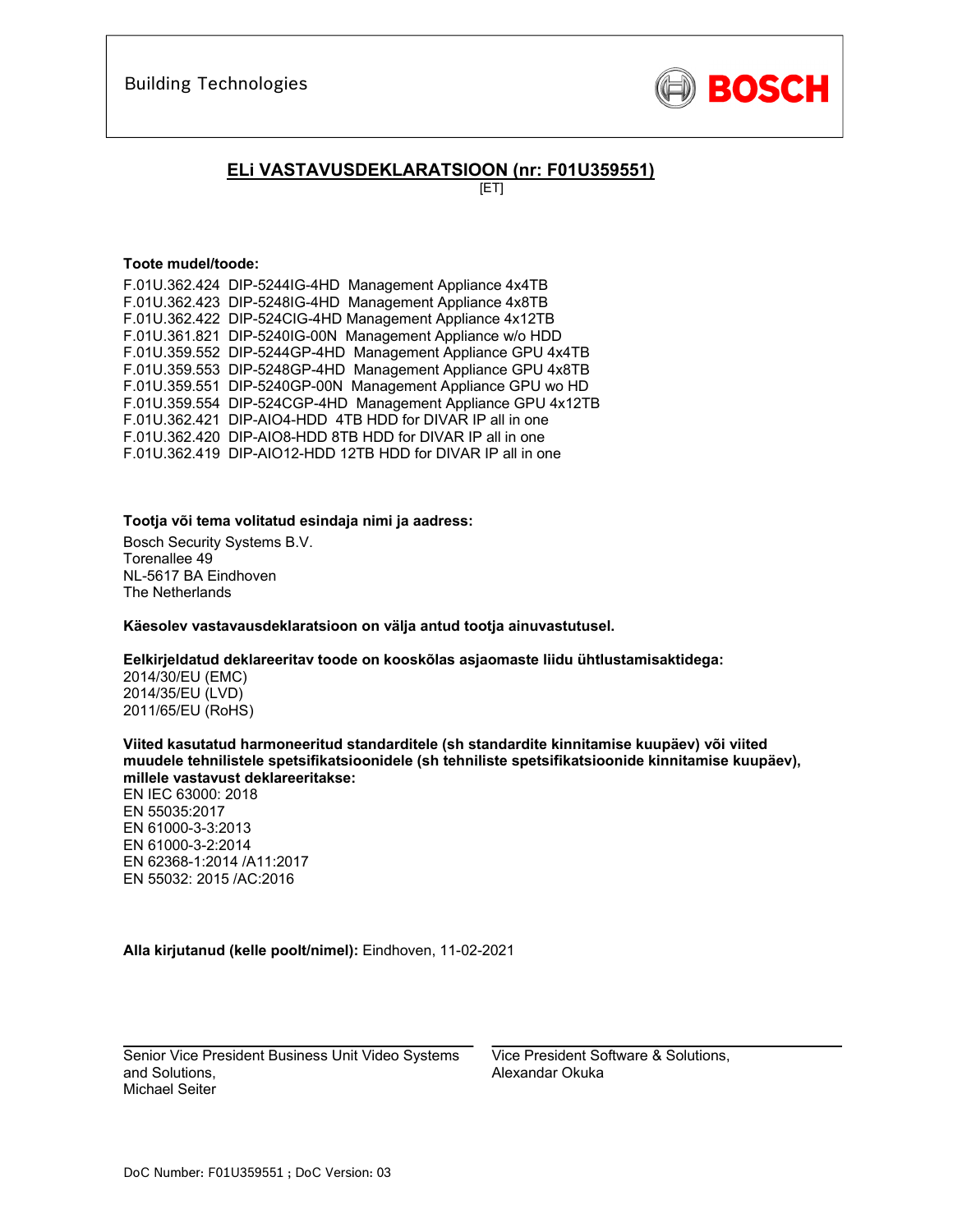

### **ΔΗΛΩΣΗ ΣΥΜΜΟΡΦΩΣΗΣ ΕΕ (αριθ. F01U359551)**

[EL]

#### **Μοντέλο προϊόντος / Προϊόν:**

F.01U.362.424 DIP-5244IG-4HD Management Appliance 4x4TB F.01U.362.423 DIP-5248IG-4HD Management Appliance 4x8TB F.01U.362.422 DIP-524CIG-4HD Management Appliance 4x12TB F.01U.361.821 DIP-5240IG-00N Management Appliance w/o HDD F.01U.359.552 DIP-5244GP-4HD Management Appliance GPU 4x4TB F.01U.359.553 DIP-5248GP-4HD Management Appliance GPU 4x8TB F.01U.359.551 DIP-5240GP-00N Management Appliance GPU wo HD F.01U.359.554 DIP-524CGP-4HD Management Appliance GPU 4x12TB F.01U.362.421 DIP-AIO4-HDD 4TB HDD for DIVAR IP all in one F.01U.362.420 DIP-AIO8-HDD 8TB HDD for DIVAR IP all in one F.01U.362.419 DIP-AIO12-HDD 12TB HDD for DIVAR IP all in one

**Επωνυμία και διεύθυνση του κατασκευαστή ή του εξουσιοδοτημένου αντιπροσώπου του:** 

Bosch Security Systems B.V. Torenallee 49 NL-5617 BA Eindhoven The Netherlands

**Η παρούσα δήλωση συμμόρφωσης εκδίδεται με αποκλειστική ευθύνη του κατασκευαστή.** 

**Ο στόχος της δήλωσης που περιγράφεται παραπάνω είναι σύμφωνος με τη σχετική ενωσιακή νομοθεσία εναρμόνισης:**

2014/30/EU (EMC) 2014/35/EU (LVD) 2011/65/EU (RoHS)

**Μνεία των σχετικών εναρμονισμένων προτύπων που χρησιμοποιήθηκαν, συμπεριλαμβανομένης της ημερομηνίας του προτύπου, ή μνεία των λοιπών τεχνικών προδιαγραφών, συμπεριλαμβανομένης της ημερομηνίας της προδιαγραφής, σε σχέση με τις οποίες δηλώνεται η συμμόρφωση:**  EN IEC 63000: 2018 EN 55035:2017 EN 61000-3-3:2013

EN 61000-3-2:2014 EN 62368-1:2014 /A11:2017 EN 55032: 2015 /AC:2016

**Υπογραφή για λογαριασμό και εξ ονόματος:** Άιντχόβεν, 11-02-2021

Senior Vice President Business Unit Video Systems and Solutions, Michael Seiter

 $\mathcal{L}_\text{max}$  and  $\mathcal{L}_\text{max}$  and  $\mathcal{L}_\text{max}$  and  $\mathcal{L}_\text{max}$  and  $\mathcal{L}_\text{max}$ 

Vice President Software & Solutions, Alexandar Okuka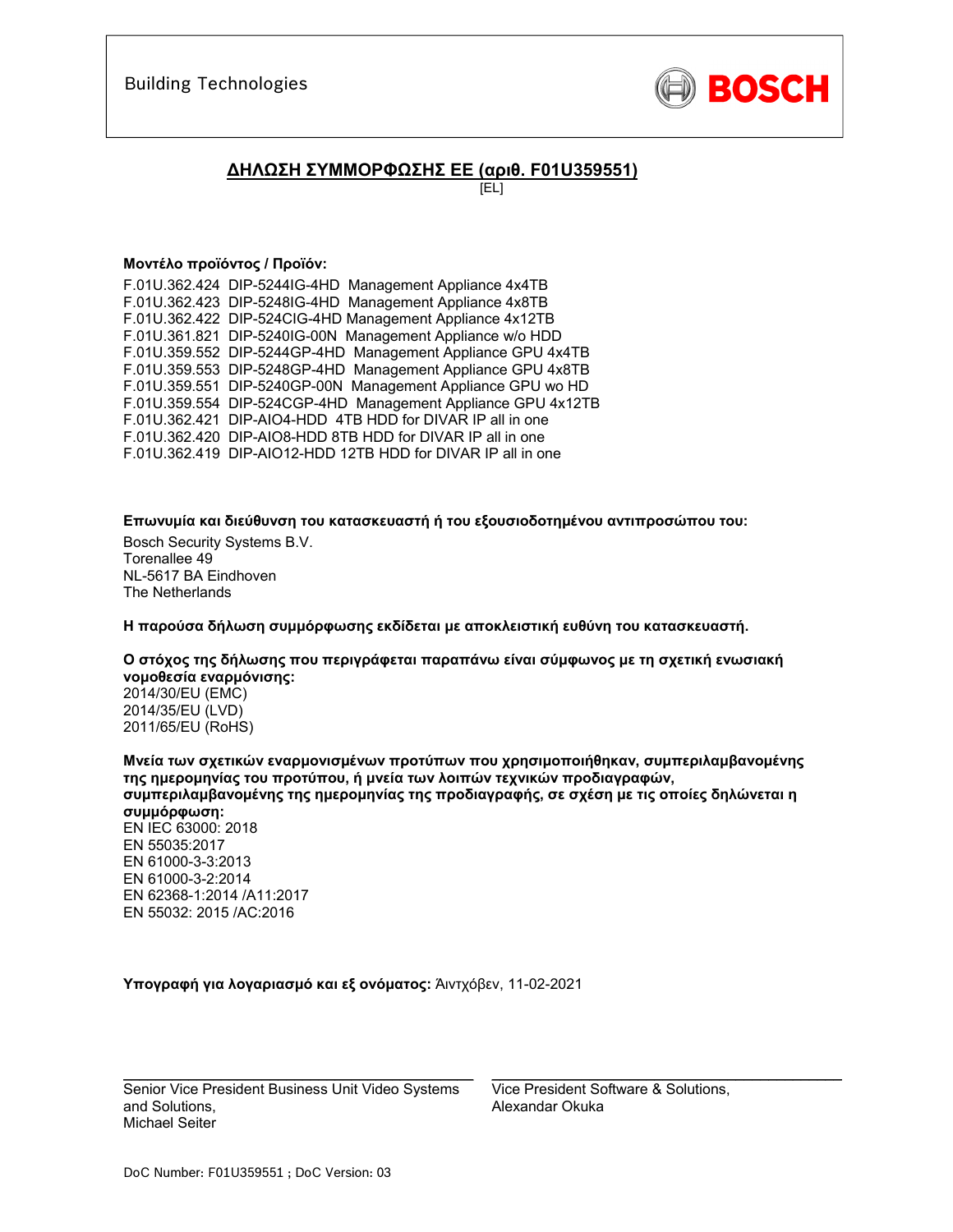

## **DÉCLARATION UE DE CONFORMITÉ (nº: F01U359551)**

[FR]

#### **Modèle de produit/produit**

F.01U.362.424 DIP-5244IG-4HD Management Appliance 4x4TB F.01U.362.423 DIP-5248IG-4HD Management Appliance 4x8TB F.01U.362.422 DIP-524CIG-4HD Management Appliance 4x12TB F.01U.361.821 DIP-5240IG-00N Management Appliance w/o HDD F.01U.359.552 DIP-5244GP-4HD Management Appliance GPU 4x4TB F.01U.359.553 DIP-5248GP-4HD Management Appliance GPU 4x8TB F.01U.359.551 DIP-5240GP-00N Management Appliance GPU wo HD F.01U.359.554 DIP-524CGP-4HD Management Appliance GPU 4x12TB F.01U.362.421 DIP-AIO4-HDD 4TB HDD for DIVAR IP all in one F.01U.362.420 DIP-AIO8-HDD 8TB HDD for DIVAR IP all in one F.01U.362.419 DIP-AIO12-HDD 12TB HDD for DIVAR IP all in one

#### **Nom et adresse du fabricant ou de son mandataire:**

Bosch Security Systems B.V. Torenallee 49 NL-5617 BA Eindhoven The Netherlands

**La présente déclaration de conformité est établie sous la seule responsabilité du fabricant.** 

### **L'objet de la déclaration décrit ci-dessus est conforme à la législation d'harmonisation de l'Union applicable:**

2014/30/EU (EMC) 2014/35/EU (LVD) 2011/65/EU (RoHS)

**Références des normes harmonisées pertinentes appliquées, y compris la date de celles-ci, ou des autres spécifications techniques, y compris la date de celles-ci, par rapport auxquelles la conformité est déclarée:** 

EN IEC 63000: 2018 EN 55035:2017 EN 61000-3-3:2013 EN 61000-3-2:2014 EN 62368-1:2014 /A11:2017 EN 55032: 2015 /AC:2016

**Signé par et au nom de:** Eindhoven, 11-02-2021

Senior Vice President Business Unit Video Systems and Solutions, Michael Seiter

 $\mathcal{L}_\text{max}$  and  $\mathcal{L}_\text{max}$  and  $\mathcal{L}_\text{max}$  and  $\mathcal{L}_\text{max}$  and  $\mathcal{L}_\text{max}$ 

Vice President Software & Solutions, Alexandar Okuka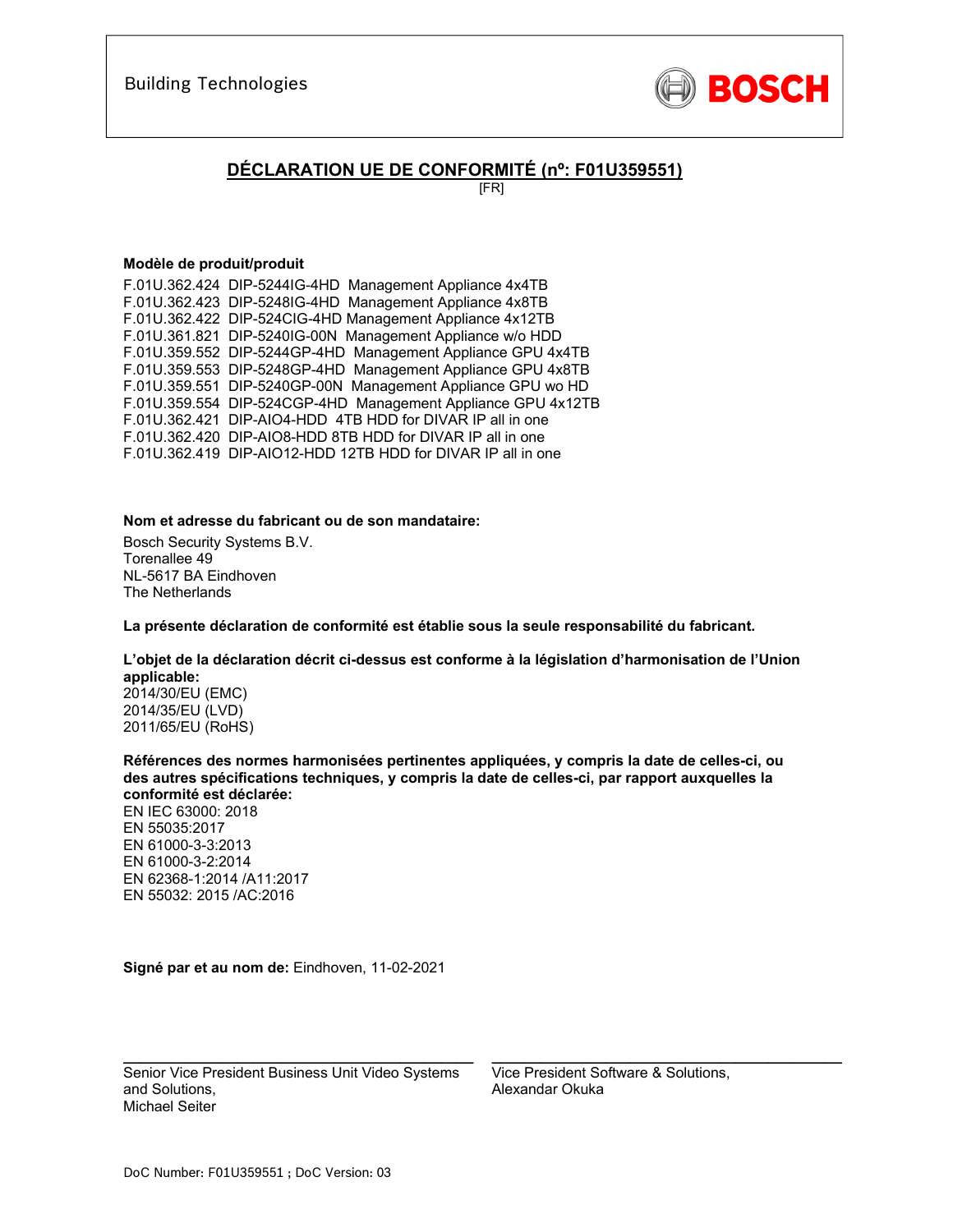

## **EU IZJAVA O SUKLADNOSTI (br. F01U359551)**

[HR]

#### **Uzorak proizvoda/proizvod:**

F.01U.362.424 DIP-5244IG-4HD Management Appliance 4x4TB F.01U.362.423 DIP-5248IG-4HD Management Appliance 4x8TB F.01U.362.422 DIP-524CIG-4HD Management Appliance 4x12TB F.01U.361.821 DIP-5240IG-00N Management Appliance w/o HDD F.01U.359.552 DIP-5244GP-4HD Management Appliance GPU 4x4TB F.01U.359.553 DIP-5248GP-4HD Management Appliance GPU 4x8TB F.01U.359.551 DIP-5240GP-00N Management Appliance GPU wo HD F.01U.359.554 DIP-524CGP-4HD Management Appliance GPU 4x12TB F.01U.362.421 DIP-AIO4-HDD 4TB HDD for DIVAR IP all in one F.01U.362.420 DIP-AIO8-HDD 8TB HDD for DIVAR IP all in one F.01U.362.419 DIP-AIO12-HDD 12TB HDD for DIVAR IP all in one

#### **Ime i adresa proizvođača ili njegovog ovlaštenog zastupnika:**

Bosch Security Systems B.V. Torenallee 49 NL-5617 BA Eindhoven The Netherlands

**Za izdavanje EU izjave o sukladnosti odgovoran je isključivo proizvođač.** 

#### **Predmet navedene izjave u skladu je s mjerodavnim zakonodavstvom Unije o usklađivanju:**

2014/30/EU (EMC) 2014/35/EU (LVD) 2011/65/EU (RoHS)

**Upućivanja na relevantne primijenjene usklađene norme, uključujući datum norme, ili upućivanja na druge tehničke specifikacije, uključujući datum specifikacije, u vezi s kojima se izjavljuje sukladnost:** 

EN IEC 63000: 2018 EN 55035:2017 EN 61000-3-3:2013 EN 61000-3-2:2014 EN 62368-1:2014 /A11:2017 EN 55032: 2015 /AC:2016

**Potpisano za i u ime:** Eindhoven, 11-02-2021

\_\_\_\_\_\_\_\_\_\_\_\_\_\_\_\_\_\_\_\_\_\_\_\_\_\_\_\_\_\_\_\_\_\_\_\_\_\_\_\_\_\_\_ Senior Vice President Business Unit Video Systems and Solutions, Michael Seiter

Vice President Software & Solutions, Alexandar Okuka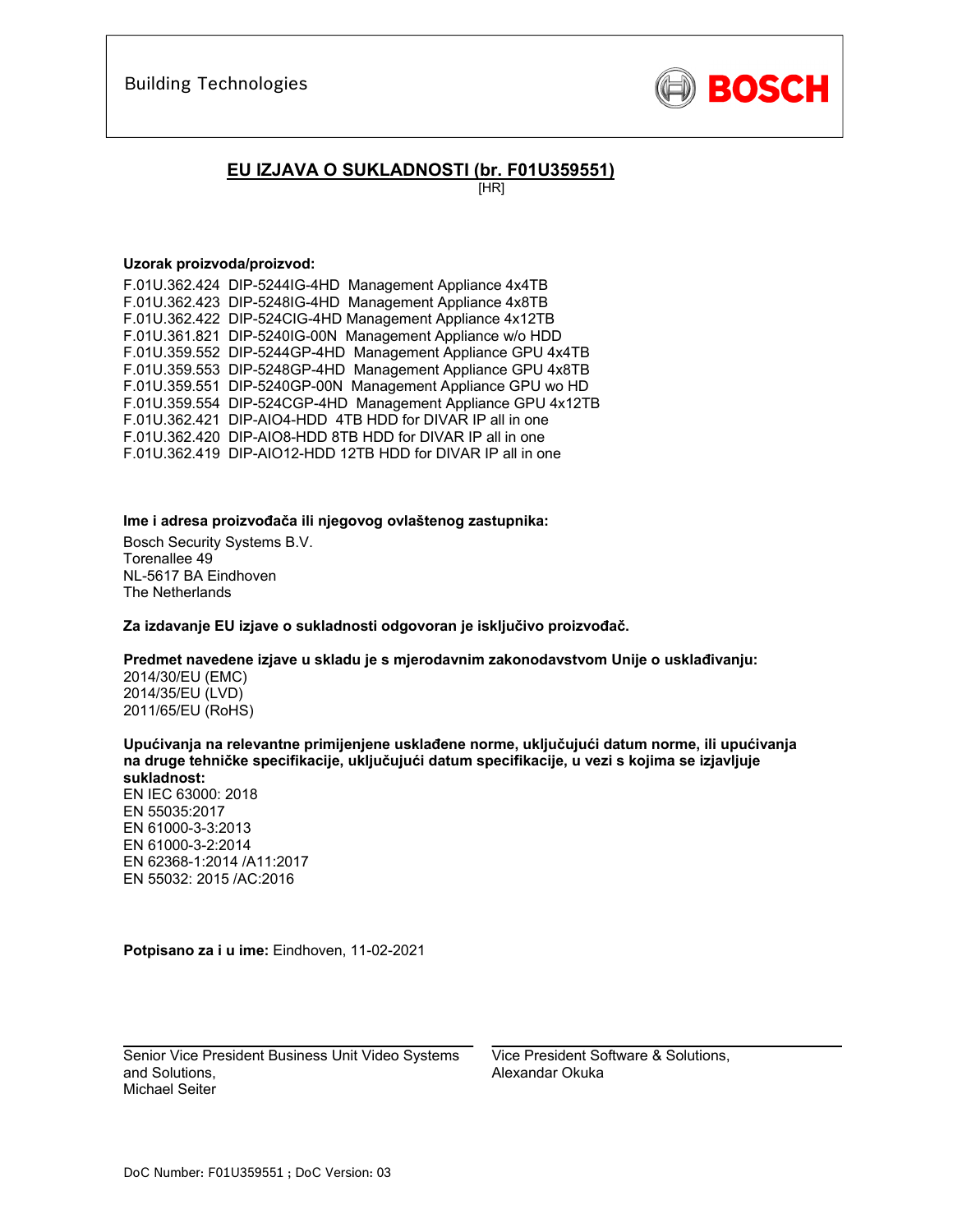

## **DICHIARAZIONE DI CONFORMITÀ UE (N. F01U359551)**

 $[|T|]$ 

#### **Modello di prodotto/prodotto:**

F.01U.362.424 DIP-5244IG-4HD Management Appliance 4x4TB F.01U.362.423 DIP-5248IG-4HD Management Appliance 4x8TB F.01U.362.422 DIP-524CIG-4HD Management Appliance 4x12TB F.01U.361.821 DIP-5240IG-00N Management Appliance w/o HDD F.01U.359.552 DIP-5244GP-4HD Management Appliance GPU 4x4TB F.01U.359.553 DIP-5248GP-4HD Management Appliance GPU 4x8TB F.01U.359.551 DIP-5240GP-00N Management Appliance GPU wo HD F.01U.359.554 DIP-524CGP-4HD Management Appliance GPU 4x12TB F.01U.362.421 DIP-AIO4-HDD 4TB HDD for DIVAR IP all in one F.01U.362.420 DIP-AIO8-HDD 8TB HDD for DIVAR IP all in one F.01U.362.419 DIP-AIO12-HDD 12TB HDD for DIVAR IP all in one

**Nome e indirizzo del fabbricante o del suo rappresentante autorizzato:** 

Bosch Security Systems B.V. Torenallee 49 NL-5617 BA Eindhoven The Netherlands

**La presente dichiarazione di conformità è rilasciata sotto la responsabilità esclusiva del fabbricante.** 

**L'oggetto della dichiarazione di cui sopra è conforme alla pertinente normativa di armonizzazione dell'Unione:**

2014/30/EU (EMC) 2014/35/EU (LVD) 2011/65/EU (RoHS)

**Riferimento alle pertinenti norme armonizzate utilizzate, compresa la data delle norme, o riferimenti alle altre specifiche tecniche in relazione alle quali è dichiarata la conformità, compresa la data delle specifiche:**  EN IEC 63000: 2018 EN 55035:2017 EN 61000-3-3:2013 EN 61000-3-2:2014 EN 62368-1:2014 /A11:2017 EN 55032: 2015 /AC:2016

**Firmato a nome e per conto di:** Eindhoven, 11-02-2021

Senior Vice President Business Unit Video Systems and Solutions, Michael Seiter

\_\_\_\_\_\_\_\_\_\_\_\_\_\_\_\_\_\_\_\_\_\_\_\_\_\_\_\_\_\_\_\_\_\_\_\_\_\_\_\_\_\_\_

Vice President Software & Solutions, Alexandar Okuka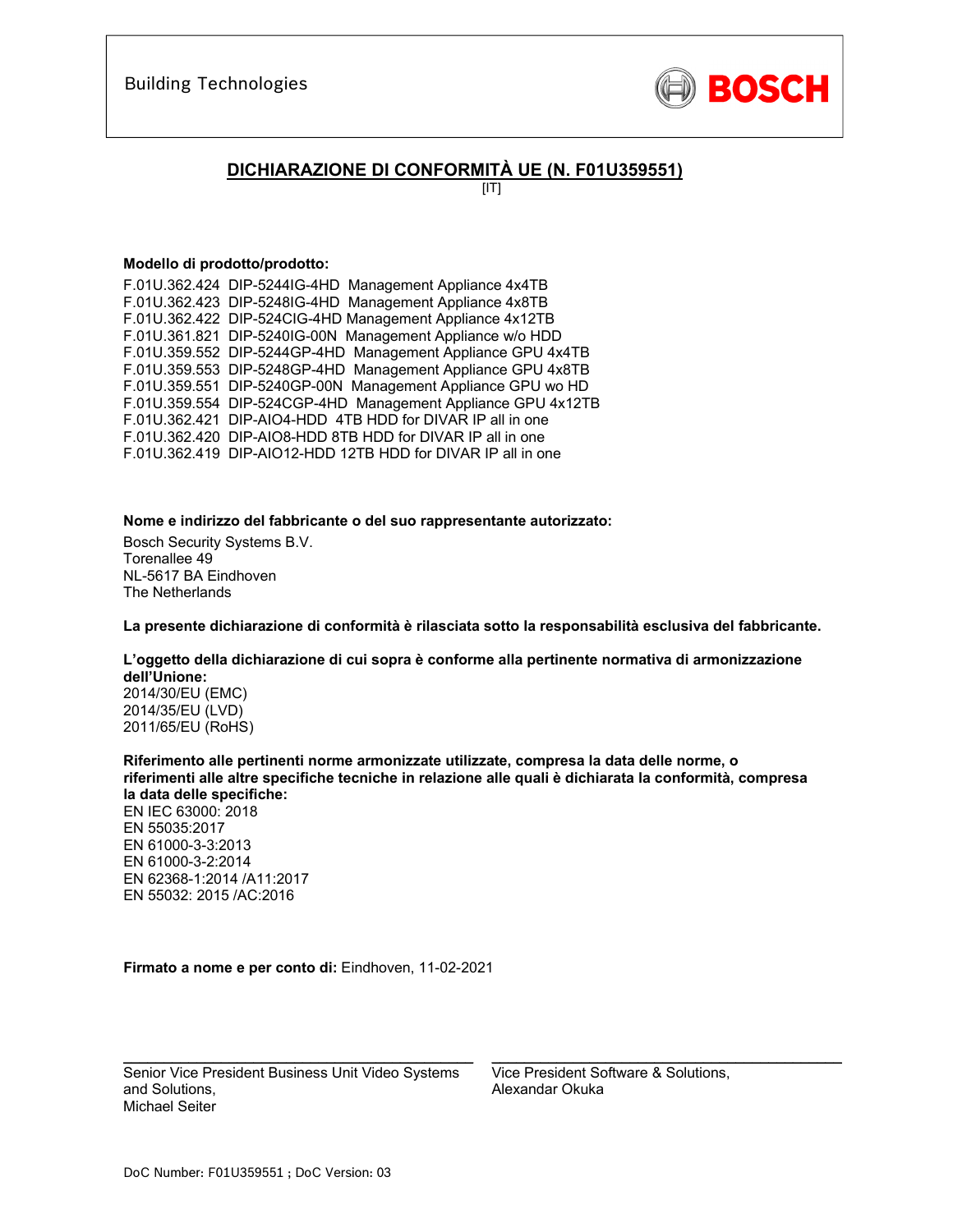

# **ES ATBILSTĪBAS DEKLARĀCIJA (Nr. F01U359551)**

[LV]

#### **Produkta modelis / produkts:**

F.01U.362.424 DIP-5244IG-4HD Management Appliance 4x4TB F.01U.362.423 DIP-5248IG-4HD Management Appliance 4x8TB F.01U.362.422 DIP-524CIG-4HD Management Appliance 4x12TB F.01U.361.821 DIP-5240IG-00N Management Appliance w/o HDD F.01U.359.552 DIP-5244GP-4HD Management Appliance GPU 4x4TB F.01U.359.553 DIP-5248GP-4HD Management Appliance GPU 4x8TB F.01U.359.551 DIP-5240GP-00N Management Appliance GPU wo HD F.01U.359.554 DIP-524CGP-4HD Management Appliance GPU 4x12TB F.01U.362.421 DIP-AIO4-HDD 4TB HDD for DIVAR IP all in one F.01U.362.420 DIP-AIO8-HDD 8TB HDD for DIVAR IP all in one F.01U.362.419 DIP-AIO12-HDD 12TB HDD for DIVAR IP all in one

#### **Ražotāja vai viņa pilnvarotā pārstāvja nosaukums un adrese:**

Bosch Security Systems B.V. Torenallee 49 NL-5617 BA Eindhoven The Netherlands

#### **Šī atbilstības deklarācija ir izdota vienīgi uz ražotāja atbildību.**

### **Iepriekš aprakstītais deklarācijas priekšmets atbilst attiecīgajam Savienības saskaņošanas tiesību aktam:**

2014/30/EU (EMC) 2014/35/EU (LVD) 2011/65/EU (RoHS)

**Atsauces uz attiecīgajiem izmantotajiem standartiem, norādot standarta datumu, vai atsauces uz citām tehniskām specifikācijām, norādot specifikācijas datumu, ar kuru saistīta atbilstības deklarēšana:** 

EN IEC 63000: 2018 EN 55035:2017 EN 61000-3-3:2013 EN 61000-3-2:2014 EN 62368-1:2014 /A11:2017 EN 55032: 2015 /AC:2016

**Parakstīts šādas personas vārdā:** Eindhoven, 11-02-2021

Senior Vice President Business Unit Video Systems and Solutions, Michael Seiter

\_\_\_\_\_\_\_\_\_\_\_\_\_\_\_\_\_\_\_\_\_\_\_\_\_\_\_\_\_\_\_\_\_\_\_\_\_\_\_\_\_\_\_

Vice President Software & Solutions, Alexandar Okuka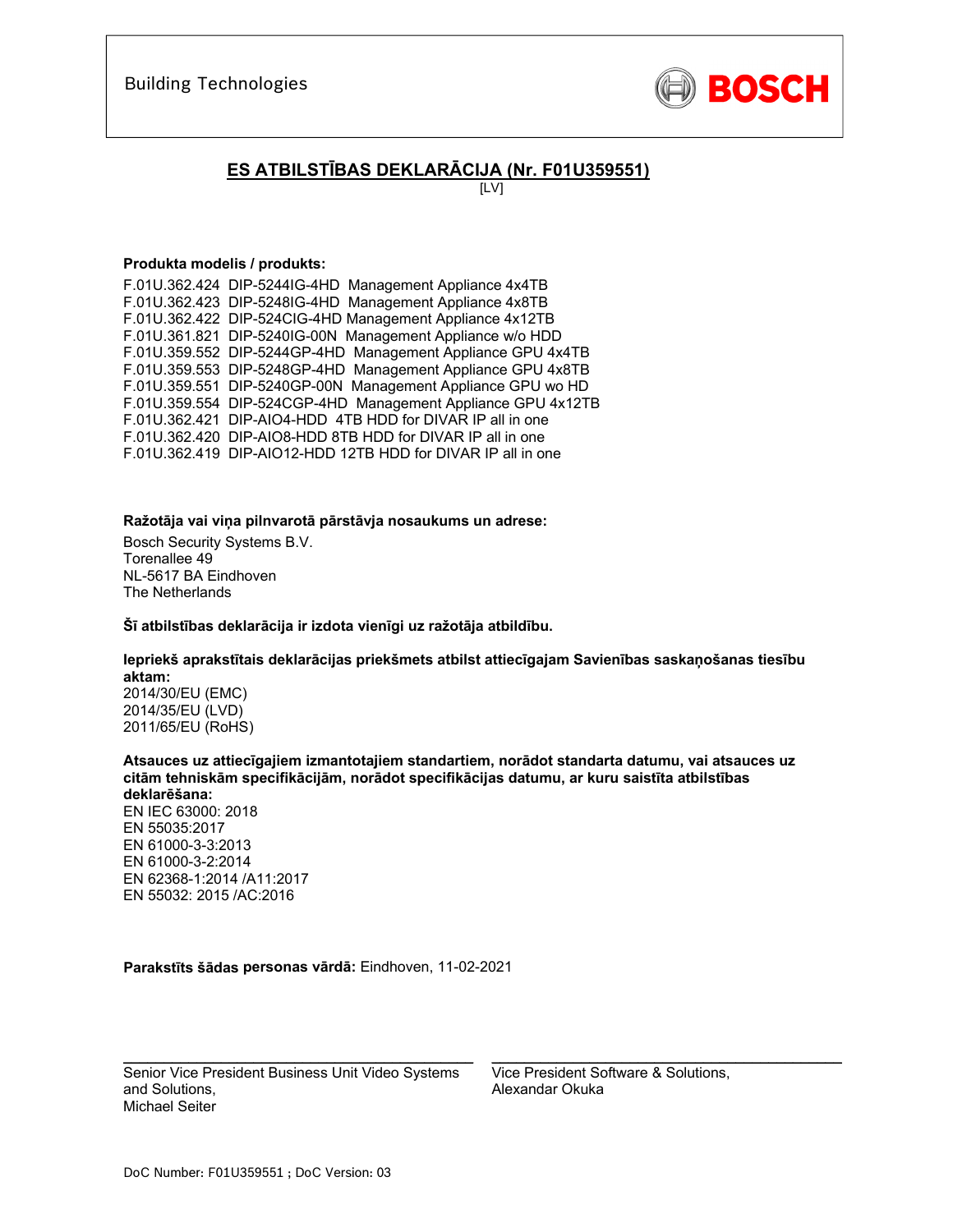

## **ES ATITIKTIES DEKLARACIJA (Nr. F01U359551)**

 $[LT]$ 

#### **Gaminio modelis / gaminys:**

F.01U.362.424 DIP-5244IG-4HD Management Appliance 4x4TB F.01U.362.423 DIP-5248IG-4HD Management Appliance 4x8TB F.01U.362.422 DIP-524CIG-4HD Management Appliance 4x12TB F.01U.361.821 DIP-5240IG-00N Management Appliance w/o HDD F.01U.359.552 DIP-5244GP-4HD Management Appliance GPU 4x4TB F.01U.359.553 DIP-5248GP-4HD Management Appliance GPU 4x8TB F.01U.359.551 DIP-5240GP-00N Management Appliance GPU wo HD F.01U.359.554 DIP-524CGP-4HD Management Appliance GPU 4x12TB F.01U.362.421 DIP-AIO4-HDD 4TB HDD for DIVAR IP all in one F.01U.362.420 DIP-AIO8-HDD 8TB HDD for DIVAR IP all in one F.01U.362.419 DIP-AIO12-HDD 12TB HDD for DIVAR IP all in one

#### **Gamintojo arba jo įgaliotojo atstovo pavadinimas ir adresas:**

Bosch Security Systems B.V. Torenallee 49 NL-5617 BA Eindhoven The Netherlands

**Ši atitikties deklaracija išduota tik gamintojo atsakomybe.** 

**Pirmiau aprašytas deklaracijos objektas atitinka susijusius derinamuosius Sąjungos teisės aktus:**

2014/30/EU (EMC) 2014/35/EU (LVD) 2011/65/EU (RoHS)

**Susijusių taikytų darniųjų standartų nuorodos (įskaitant standarto datą) arba kitų techninių specifikacijų, pagal kurias buvo deklaruota atitiktis, nuorodos (įskaitant specifikacijos datą)** 

EN IEC 63000: 2018 EN 55035:2017 EN 61000-3-3:2013 EN 61000-3-2:2014 EN 62368-1:2014 /A11:2017 EN 55032: 2015 /AC:2016

**Už ką ir kieno vardu pasirašyta:** Eindhoven, 11-02-2021

 $\mathcal{L}_\text{max}$  and  $\mathcal{L}_\text{max}$  and  $\mathcal{L}_\text{max}$  and  $\mathcal{L}_\text{max}$ Senior Vice President Business Unit Video Systems and Solutions, Michael Seiter

Vice President Software & Solutions, Alexandar Okuka

 $\mathcal{L}_\text{max}$  and  $\mathcal{L}_\text{max}$  and  $\mathcal{L}_\text{max}$  and  $\mathcal{L}_\text{max}$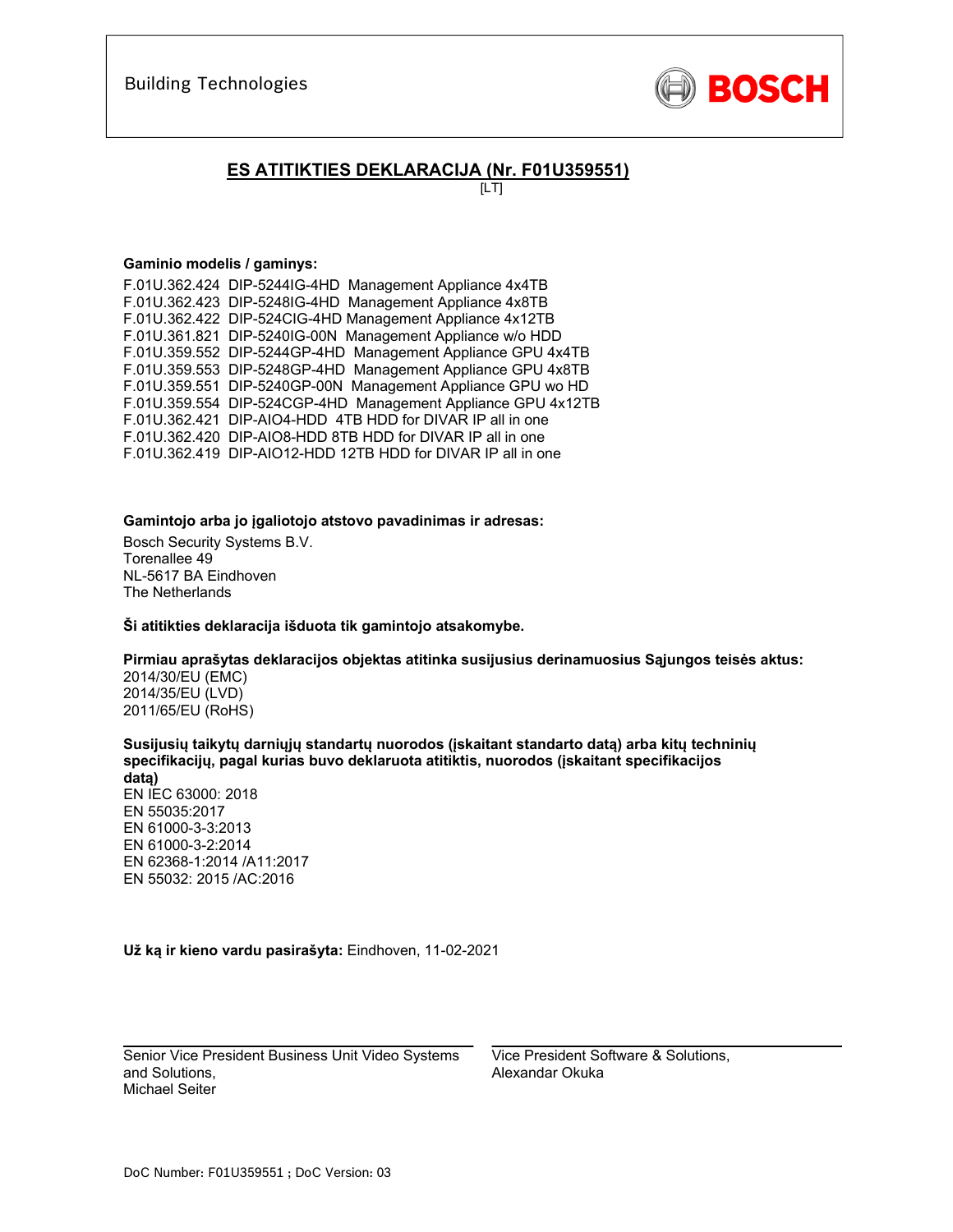

## **(F01U359551 sz.) EU–MEGFELELŐSÉGI NYILATKOZAT**

[HU]

#### **Termékmodell/termék:**

F.01U.362.424 DIP-5244IG-4HD Management Appliance 4x4TB F.01U.362.423 DIP-5248IG-4HD Management Appliance 4x8TB F.01U.362.422 DIP-524CIG-4HD Management Appliance 4x12TB F.01U.361.821 DIP-5240IG-00N Management Appliance w/o HDD F.01U.359.552 DIP-5244GP-4HD Management Appliance GPU 4x4TB F.01U.359.553 DIP-5248GP-4HD Management Appliance GPU 4x8TB F.01U.359.551 DIP-5240GP-00N Management Appliance GPU wo HD F.01U.359.554 DIP-524CGP-4HD Management Appliance GPU 4x12TB F.01U.362.421 DIP-AIO4-HDD 4TB HDD for DIVAR IP all in one F.01U.362.420 DIP-AIO8-HDD 8TB HDD for DIVAR IP all in one F.01U.362.419 DIP-AIO12-HDD 12TB HDD for DIVAR IP all in one

#### **A gyártó vagy meghatalmazott képviselőjének neve és címe:**

Bosch Security Systems B.V. Torenallee 49 NL-5617 BA Eindhoven The Netherlands

**Ezt a megfelelőségi nyilatkozatot a gyártó kizárólagos felelőssége mellett adják ki.** 

#### **A fent ismertetett nyilatkozat tárgya megfelel a vonatkozó uniós harmonizációs jogszabályoknak:**

2014/30/EU (EMC) 2014/35/EU (LVD) 2011/65/EU (RoHS)

**Az alkalmazott harmonizált szabványokra való hivatkozás vagy azokra az egyéb műszaki leírásokra való hivatkozások, amelyekkel kapcsolatban megfelelőségi nyilatkozatot tettek, az adott szabvány/specifikáció kiadási dátumának megadása mellett:** 

EN IEC 63000: 2018 EN 55035:2017 EN 61000-3-3:2013 EN 61000-3-2:2014 EN 62368-1:2014 /A11:2017 EN 55032: 2015 /AC:2016

**A nyilatkozatot a következő gyártó nevében és megbízásából írták alá:** Eindhoven, 11-02-2021

 $\mathcal{L}_\text{max}$  and  $\mathcal{L}_\text{max}$  and  $\mathcal{L}_\text{max}$  and  $\mathcal{L}_\text{max}$ Senior Vice President Business Unit Video Systems and Solutions, Michael Seiter

Vice President Software & Solutions, Alexandar Okuka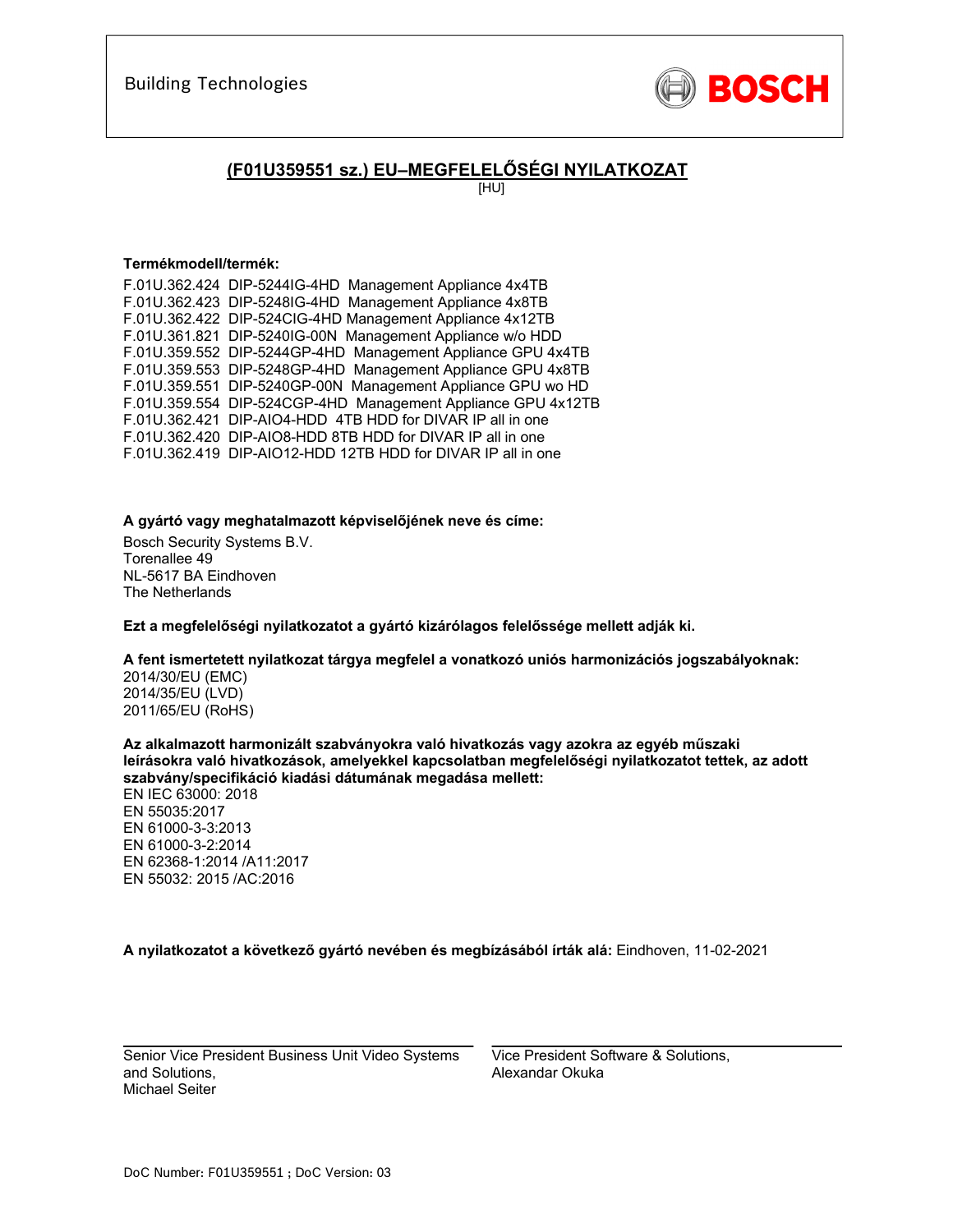

## **DIKJARAZZJONI TA' KONFORMITÀ TAL-UE (Nru: F01U359551)**

[MT]

#### **Il-prodott:**

| F.01U.362.424 DIP-5244IG-4HD Management Appliance 4x4TB      |
|--------------------------------------------------------------|
| F.01U.362.423 DIP-5248IG-4HD Management Appliance 4x8TB      |
| F.01U.362.422 DIP-524CIG-4HD Management Appliance 4x12TB     |
| F.01U.361.821 DIP-5240IG-00N Management Appliance w/o HDD    |
| F.01U.359.552 DIP-5244GP-4HD Management Appliance GPU 4x4TB  |
| F.01U.359.553 DIP-5248GP-4HD Management Appliance GPU 4x8TB  |
| F.01U.359.551 DIP-5240GP-00N Management Appliance GPU wo HD  |
| F.01U.359.554 DIP-524CGP-4HD Management Appliance GPU 4x12TB |
| F.01U.362.421 DIP-AIO4-HDD 4TB HDD for DIVAR IP all in one   |
| F.01U.362.420 DIP-AIO8-HDD 8TB HDD for DIVAR IP all in one   |
| F.01U.362.419 DIP-AIO12-HDD 12TB HDD for DIVAR IP all in one |
|                                                              |

**L-isem u l-indirizz tal-manifattur jew tar-rappreżentant awtorizzat tiegħu:** 

Bosch Security Systems B.V. Torenallee 49 NL-5617 BA Eindhoven The Netherlands

**Din id-dikjarazzjoni ta' konformità tinħareg taħt ir-responsabbiltà unika tal-manifattur.** 

**L-għan tad-dikjarazzjoni deskritt hawn fuq huwa konformi mal-leġislazzjoni ta' armonizzazzjoni rilevanti tal-Unjoni:**

2014/30/EU (EMC) 2014/35/EU (LVD) 2011/65/EU (RoHS)

**Ir-referenzi għall-istandards armonizzati rilevanti li ntużaw, inkluża d-data tal-istandard, jew irreferenzi għall-ispeċifikazzjonijiet tekniċi l-oħra, inkluża d-data tal-ispeċifikazzjoni, li b'relazzjoni għalihom tkun qed tiġi ddikjarata l-konformità:**  EN IEC 63000: 2018 EN 55035:2017 EN 61000-3-3:2013 EN 61000-3-2:2014 EN 62368-1:2014 /A11:2017 EN 55032: 2015 /AC:2016

**Iffirmat għal u f'isem:** Eindhoven, 11-02-2021

Senior Vice President Business Unit Video Systems and Solutions, Michael Seiter

\_\_\_\_\_\_\_\_\_\_\_\_\_\_\_\_\_\_\_\_\_\_\_\_\_\_\_\_\_\_\_\_\_\_\_\_\_\_\_\_\_\_\_

Vice President Software & Solutions, Alexandar Okuka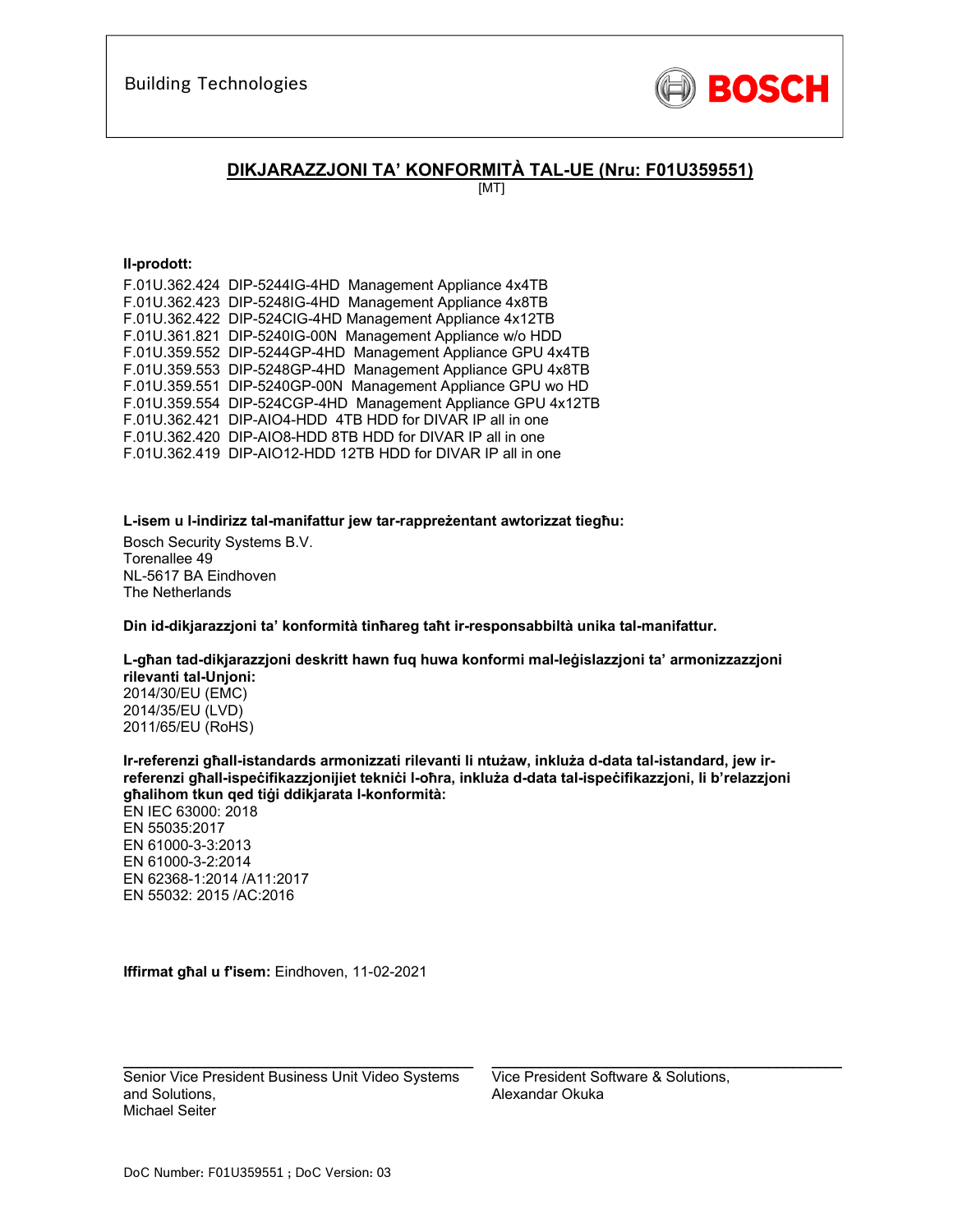

## **EU-CONFORMITEITSVERKLARING (Nr. F01U359551)**

[NL]

#### **Product:**

| F.01U.362.424 DIP-5244IG-4HD Management Appliance 4x4TB      |
|--------------------------------------------------------------|
| F.01U.362.423 DIP-5248IG-4HD Management Appliance 4x8TB      |
| F.01U.362.422 DIP-524CIG-4HD Management Appliance 4x12TB     |
| F.01U.361.821 DIP-5240IG-00N Management Appliance w/o HDD    |
| F.01U.359.552 DIP-5244GP-4HD Management Appliance GPU 4x4TB  |
| F.01U.359.553 DIP-5248GP-4HD Management Appliance GPU 4x8TB  |
| F.01U.359.551 DIP-5240GP-00N Management Appliance GPU wo HD  |
| F.01U.359.554 DIP-524CGP-4HD Management Appliance GPU 4x12TB |
| F.01U.362.421 DIP-AIO4-HDD 4TB HDD for DIVAR IP all in one   |
| F.01U.362.420 DIP-AIO8-HDD 8TB HDD for DIVAR IP all in one   |
| F.01U.362.419 DIP-AIO12-HDD 12TB HDD for DIVAR IP all in one |
|                                                              |

#### **Naam en adres van de fabrikant of zijn gemachtigde:**

Bosch Security Systems B.V. Torenallee 49 NL-5617 BA Eindhoven The Netherlands

**Deze conformiteitsverklaring wordt verstrekt onder volledige verantwoordelijkheid van de fabrikant.** 

**Het hierboven beschreven voorwerp is in overeenstemming met de desbetreffende harmonisatiewetgeving van de Unie:**

2014/30/EU (EMC) 2014/35/EU (LVD) 2011/65/EU (RoHS)

**Vermelding van de toegepaste relevante geharmoniseerde normen, met inbegrip van de datum van de norm, of van de andere technische specificaties, met inbegrip van de datum van de specificatie, waarop de conformiteitsverklaring betrekking heeft:**  EN IEC 63000: 2018 EN 55035:2017 EN 61000-3-3:2013 EN 61000-3-2:2014 EN 62368-1:2014 /A11:2017 EN 55032: 2015 /AC:2016

**Ondertekend voor en namens:** Eindhoven, 11-02-2021

Senior Vice President Business Unit Video Systems and Solutions, Michael Seiter

 $\mathcal{L}_\text{max}$  and  $\mathcal{L}_\text{max}$  and  $\mathcal{L}_\text{max}$  and  $\mathcal{L}_\text{max}$  and  $\mathcal{L}_\text{max}$ 

Vice President Software & Solutions, Alexandar Okuka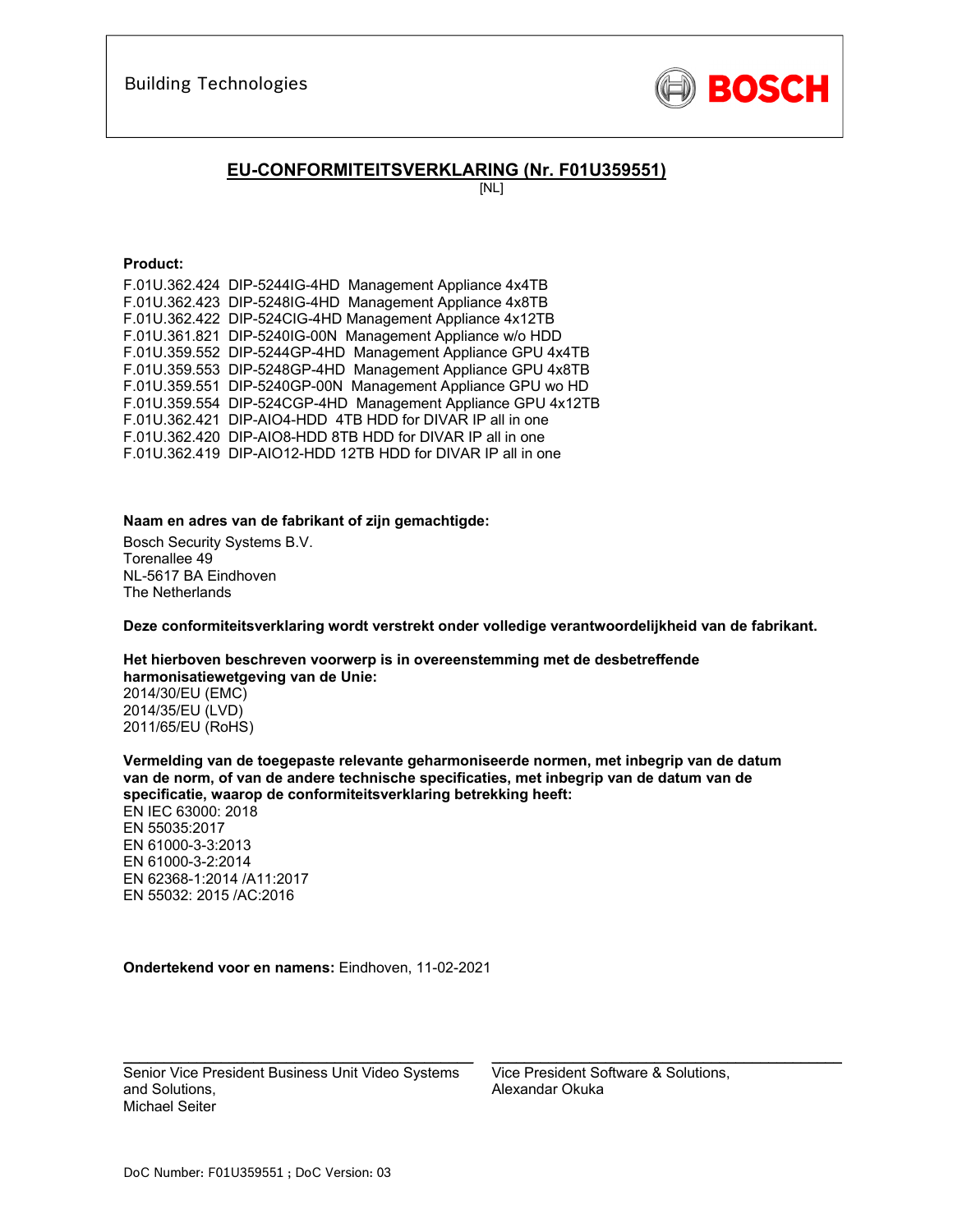

## **DEKLARACJA ZGODNOŚCI UE (nr: F01U359551)**

[PL]

#### **Model produktu/product:**

F.01U.362.424 DIP-5244IG-4HD Management Appliance 4x4TB F.01U.362.423 DIP-5248IG-4HD Management Appliance 4x8TB F.01U.362.422 DIP-524CIG-4HD Management Appliance 4x12TB F.01U.361.821 DIP-5240IG-00N Management Appliance w/o HDD F.01U.359.552 DIP-5244GP-4HD Management Appliance GPU 4x4TB F.01U.359.553 DIP-5248GP-4HD Management Appliance GPU 4x8TB F.01U.359.551 DIP-5240GP-00N Management Appliance GPU wo HD F.01U.359.554 DIP-524CGP-4HD Management Appliance GPU 4x12TB F.01U.362.421 DIP-AIO4-HDD 4TB HDD for DIVAR IP all in one F.01U.362.420 DIP-AIO8-HDD 8TB HDD for DIVAR IP all in one F.01U.362.419 DIP-AIO12-HDD 12TB HDD for DIVAR IP all in one

#### **Nazwa i adres producenta lub jego upoważnionego przedstawiciela:**

Bosch Security Systems B.V. Torenallee 49 NL-5617 BA Eindhoven The Netherlands

**Niniejsza deklaracja zgodności wydana zostaje na wyłączną odpowiedzialność producenta.** 

**Wymieniony powyżej przedmiot niniejszej deklaracji jest zgodny z odnośnymi wymaganiami unijnego prawodawstwa harmonizacyjnego:**

2014/30/EU (EMC) 2014/35/EU (LVD) 2011/65/EU (RoHS)

**Odwołania do odnośnych norm zharmonizowanych, które zastosowano, wraz z datą normy, lub do innych specyfikacji technicznych, wraz z datą specyfikacji, w odniesieniu do których deklarowana jest zgodność:**  EN IEC 63000: 2018 EN 55035:2017 EN 61000-3-3:2013 EN 61000-3-2:2014 EN 62368-1:2014 /A11:2017 EN 55032: 2015 /AC:2016

**Podpisano w imieniu:** Eindhoven, 11-02-2021

Senior Vice President Business Unit Video Systems and Solutions, Michael Seiter

\_\_\_\_\_\_\_\_\_\_\_\_\_\_\_\_\_\_\_\_\_\_\_\_\_\_\_\_\_\_\_\_\_\_\_\_\_\_\_\_\_\_\_

Vice President Software & Solutions, Alexandar Okuka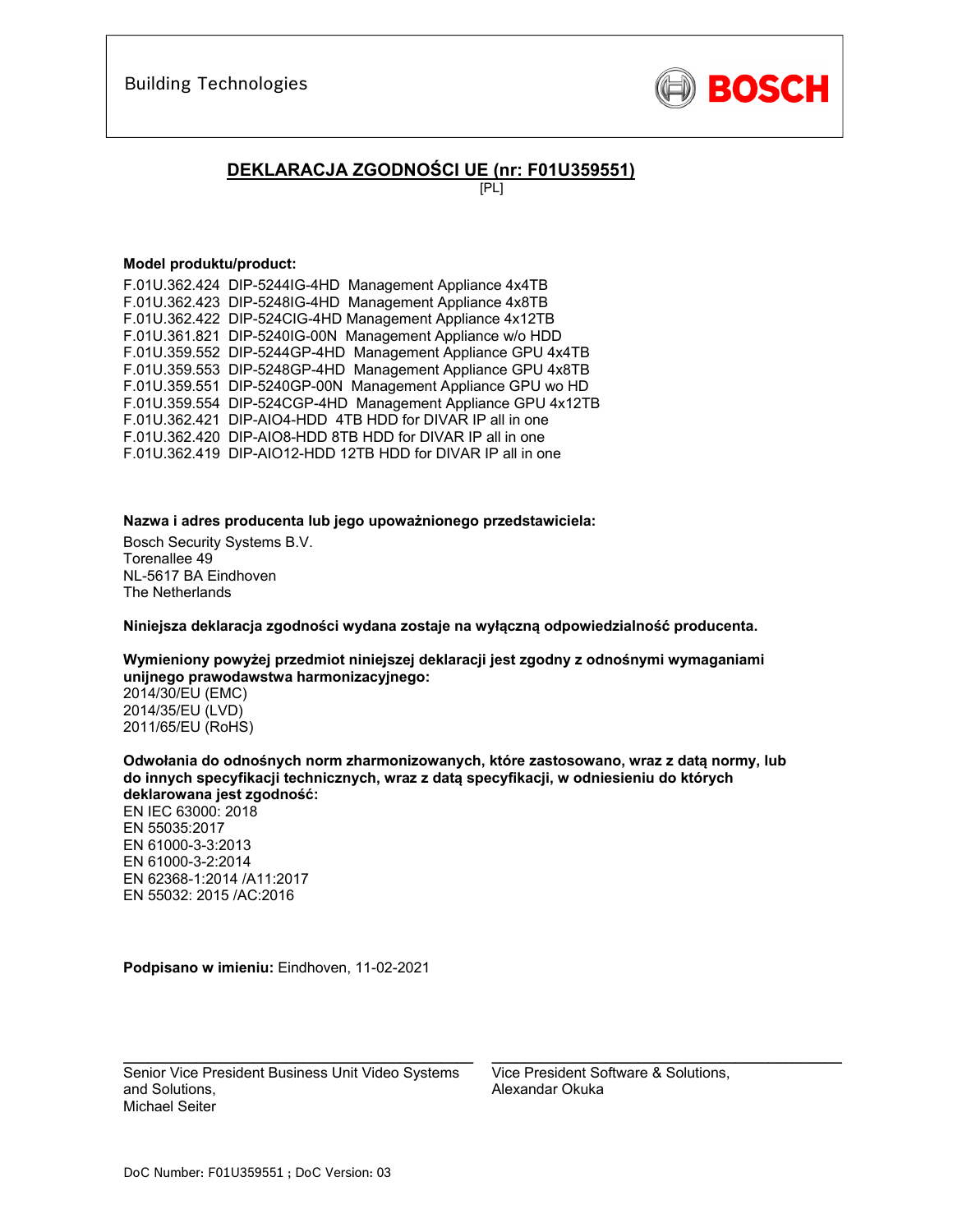

## **DECLARAÇÃO UE DE CONFORMIDADE (N.º: F01U359551)**

[PT]

#### **Modelo do produto/produto:**

F.01U.362.424 DIP-5244IG-4HD Management Appliance 4x4TB F.01U.362.423 DIP-5248IG-4HD Management Appliance 4x8TB F.01U.362.422 DIP-524CIG-4HD Management Appliance 4x12TB F.01U.361.821 DIP-5240IG-00N Management Appliance w/o HDD F.01U.359.552 DIP-5244GP-4HD Management Appliance GPU 4x4TB F.01U.359.553 DIP-5248GP-4HD Management Appliance GPU 4x8TB F.01U.359.551 DIP-5240GP-00N Management Appliance GPU wo HD F.01U.359.554 DIP-524CGP-4HD Management Appliance GPU 4x12TB F.01U.362.421 DIP-AIO4-HDD 4TB HDD for DIVAR IP all in one F.01U.362.420 DIP-AIO8-HDD 8TB HDD for DIVAR IP all in one F.01U.362.419 DIP-AIO12-HDD 12TB HDD for DIVAR IP all in one

#### **Nome e endereço do fabricante ou do respetivo mandatário:**

Bosch Security Systems B.V. Torenallee 49 NL-5617 BA Eindhoven The Netherlands

**A presente declaração de conformidade é emitida sob a exclusiva responsabilidade do fabricante.** 

### **O objeto da declaração acima descrito está em conformidade com a legislação de harmonização da União aplicável:**

2014/30/EU (EMC) 2014/35/EU (LVD) 2011/65/EU (RoHS)

**Referências às normas harmonizadas aplicáveis utilizadas, incluindo a data da norma, ou às outras especificações técnicas, incluindo a data da especificação, em relação às quais é declarada a conformidade:**  EN IEC 63000: 2018 EN 55035:2017 EN 61000-3-3:2013 EN 61000-3-2:2014 EN 62368-1:2014 /A11:2017 EN 55032: 2015 /AC:2016

**Assinado por e em nome de:** Eindhoven, 11-02-2021

Senior Vice President Business Unit Video Systems and Solutions, Michael Seiter

\_\_\_\_\_\_\_\_\_\_\_\_\_\_\_\_\_\_\_\_\_\_\_\_\_\_\_\_\_\_\_\_\_\_\_\_\_\_\_\_\_\_\_

Vice President Software & Solutions, Alexandar Okuka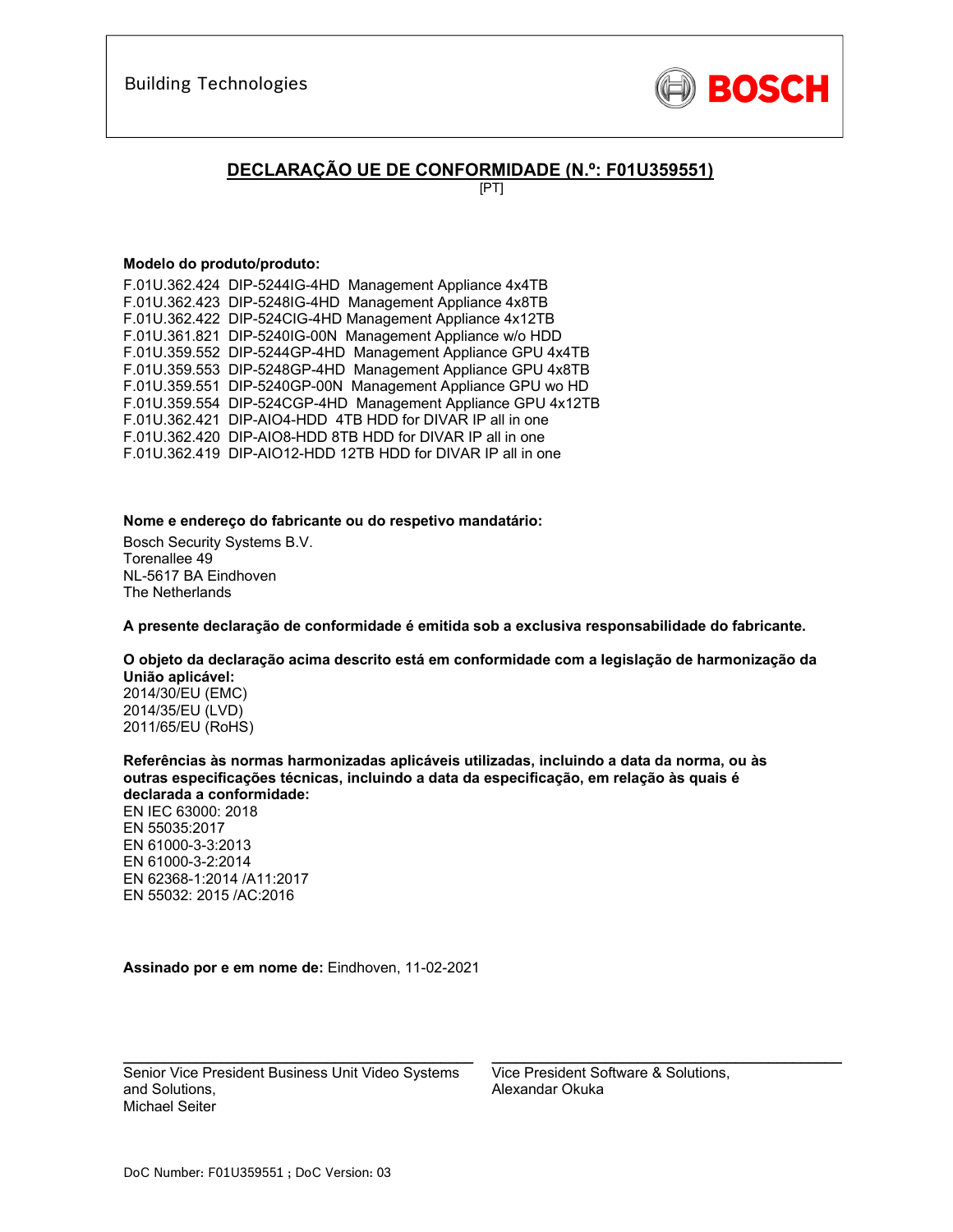

## **DECLARAȚIA UE DE CONFORMITATE (NR. F01U359551)**

[RO]

#### **Modelul de produs/produsul:**

F.01U.362.424 DIP-5244IG-4HD Management Appliance 4x4TB F.01U.362.423 DIP-5248IG-4HD Management Appliance 4x8TB F.01U.362.422 DIP-524CIG-4HD Management Appliance 4x12TB F.01U.361.821 DIP-5240IG-00N Management Appliance w/o HDD F.01U.359.552 DIP-5244GP-4HD Management Appliance GPU 4x4TB F.01U.359.553 DIP-5248GP-4HD Management Appliance GPU 4x8TB F.01U.359.551 DIP-5240GP-00N Management Appliance GPU wo HD F.01U.359.554 DIP-524CGP-4HD Management Appliance GPU 4x12TB F.01U.362.421 DIP-AIO4-HDD 4TB HDD for DIVAR IP all in one F.01U.362.420 DIP-AIO8-HDD 8TB HDD for DIVAR IP all in one F.01U.362.419 DIP-AIO12-HDD 12TB HDD for DIVAR IP all in one

**Denumirea și adresa producătorului sau a reprezentantului său autorizat:** 

Bosch Security Systems B.V. Torenallee 49 NL-5617 BA Eindhoven The Netherlands

**Prezenta declarație de conformitate este emisă pe răspunderea exclusivă a producătorului.** 

**Obiectul declarației descris mai sus este în conformitate cu legislația relevantă de armonizare a Uniunii:**

2014/30/EU (EMC) 2014/35/EU (LVD) 2011/65/EU (RoHS)

**Trimiteri la standardele armonizate relevante folosite, inclusiv data standardului, sau trimiteri la celelalte specificații tehnice, inclusiv data specificațiilor, în legătură cu care se declară conformitatea:** 

EN IEC 63000: 2018 EN 55035:2017 EN 61000-3-3:2013 EN 61000-3-2:2014 EN 62368-1:2014 /A11:2017 EN 55032: 2015 /AC:2016

**Semnat pentru și în numele:** Eindhoven, 11-02-2021

Senior Vice President Business Unit Video Systems and Solutions, Michael Seiter

 $\mathcal{L}_\text{max}$  and  $\mathcal{L}_\text{max}$  and  $\mathcal{L}_\text{max}$  and  $\mathcal{L}_\text{max}$  and  $\mathcal{L}_\text{max}$ 

Vice President Software & Solutions, Alexandar Okuka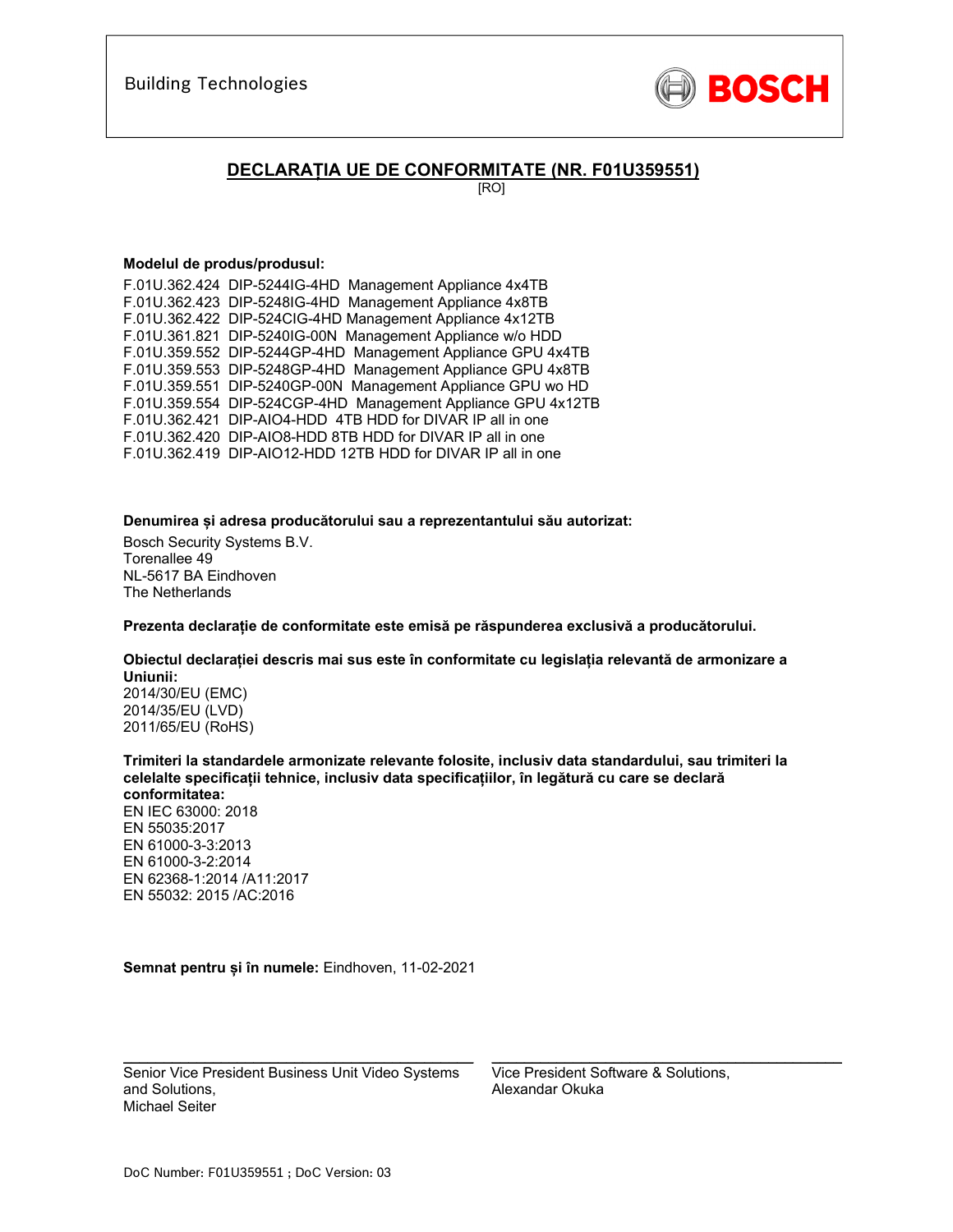

# **EÚ VYHLÁSENIE O ZHODE (č. F01U359551)**

[SK]

#### **Typ výrobku/výrobok:**

F.01U.362.424 DIP-5244IG-4HD Management Appliance 4x4TB F.01U.362.423 DIP-5248IG-4HD Management Appliance 4x8TB F.01U.362.422 DIP-524CIG-4HD Management Appliance 4x12TB F.01U.361.821 DIP-5240IG-00N Management Appliance w/o HDD F.01U.359.552 DIP-5244GP-4HD Management Appliance GPU 4x4TB F.01U.359.553 DIP-5248GP-4HD Management Appliance GPU 4x8TB F.01U.359.551 DIP-5240GP-00N Management Appliance GPU wo HD F.01U.359.554 DIP-524CGP-4HD Management Appliance GPU 4x12TB F.01U.362.421 DIP-AIO4-HDD 4TB HDD for DIVAR IP all in one F.01U.362.420 DIP-AIO8-HDD 8TB HDD for DIVAR IP all in one F.01U.362.419 DIP-AIO12-HDD 12TB HDD for DIVAR IP all in one

#### **Meno a adresa výrobcu alebo jeho splnomocneného zástupcu:**

Bosch Security Systems B.V. Torenallee 49 NL-5617 BA Eindhoven The Netherlands

**Toto vyhlásenie o zhode sa vydáva na výhradnú zodpovednosť výrobcu.** 

#### **Uvedený predmet vyhlásenia je v zhode s príslušnými harmonizačnými právnymi predpismi Únie:**

2014/30/EU (EMC) 2014/35/EU (LVD) 2011/65/EU (RoHS)

**Odkazy na príslušné použité harmonizované normy vrátane dátumu normy alebo odkazy na iné technické špecifikácie vrátane dátumu špecifikácie, v súvislosti s ktorými sa zhoda vyhlasuje:** 

EN IEC 63000: 2018 EN 55035:2017 EN 61000-3-3:2013 EN 61000-3-2:2014 EN 62368-1:2014 /A11:2017 EN 55032: 2015 /AC:2016

**Podpísané za a v mene:** Eindhoven, 11-02-2021

\_\_\_\_\_\_\_\_\_\_\_\_\_\_\_\_\_\_\_\_\_\_\_\_\_\_\_\_\_\_\_\_\_\_\_\_\_\_\_\_\_\_\_ Senior Vice President Business Unit Video Systems and Solutions, Michael Seiter

Vice President Software & Solutions, Alexandar Okuka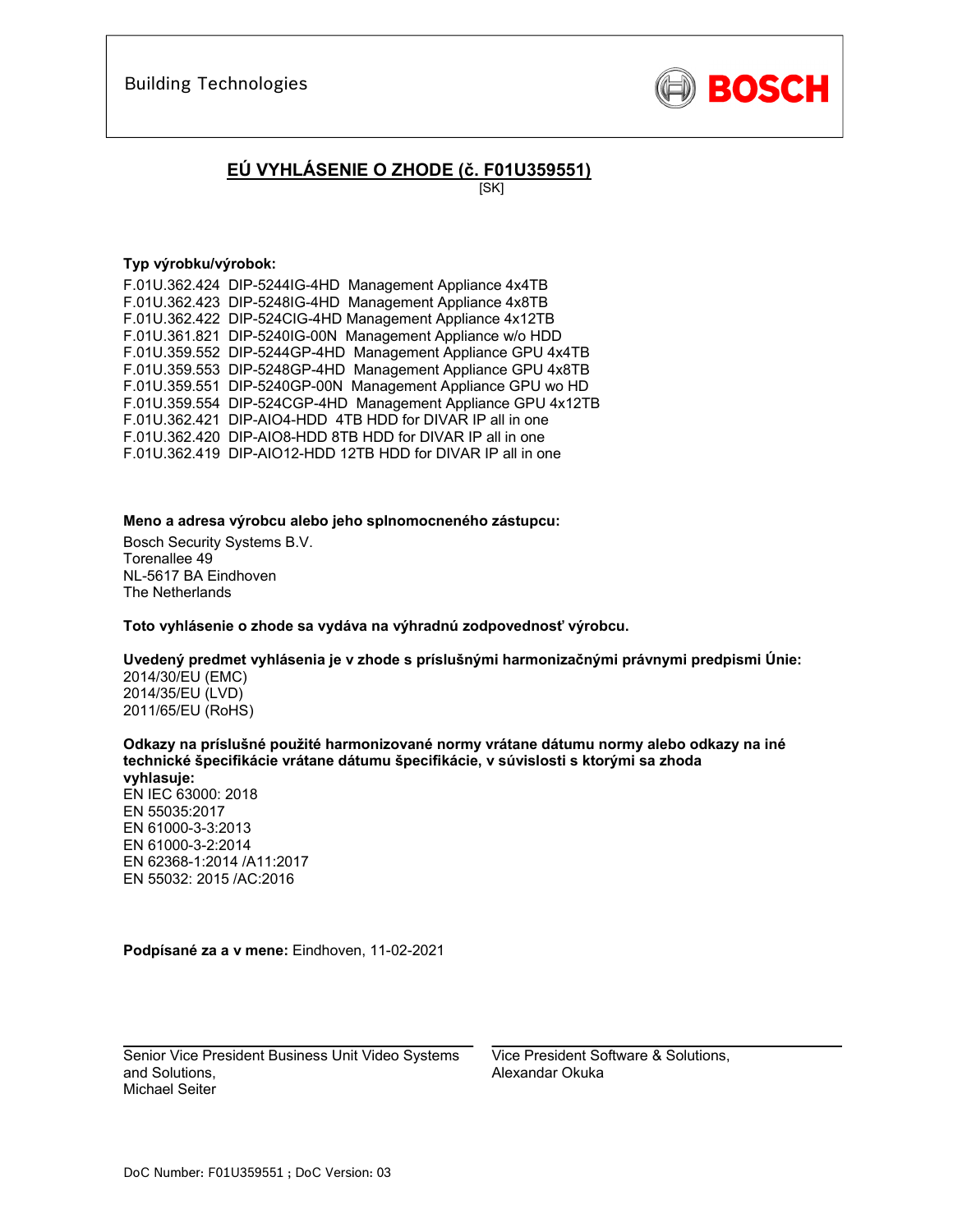

## **IZJAVA EU O SKLADNOSTI (št. F01U359551)**

[SL]

#### **Model proizvoda/proizvod:**

F.01U.362.424 DIP-5244IG-4HD Management Appliance 4x4TB F.01U.362.423 DIP-5248IG-4HD Management Appliance 4x8TB F.01U.362.422 DIP-524CIG-4HD Management Appliance 4x12TB F.01U.361.821 DIP-5240IG-00N Management Appliance w/o HDD F.01U.359.552 DIP-5244GP-4HD Management Appliance GPU 4x4TB F.01U.359.553 DIP-5248GP-4HD Management Appliance GPU 4x8TB F.01U.359.551 DIP-5240GP-00N Management Appliance GPU wo HD F.01U.359.554 DIP-524CGP-4HD Management Appliance GPU 4x12TB F.01U.362.421 DIP-AIO4-HDD 4TB HDD for DIVAR IP all in one F.01U.362.420 DIP-AIO8-HDD 8TB HDD for DIVAR IP all in one F.01U.362.419 DIP-AIO12-HDD 12TB HDD for DIVAR IP all in one

**Ime in naslov proizvajalca ali njegovega pooblaščenega zastopnika:** 

Bosch Security Systems B.V. Torenallee 49 NL-5617 BA Eindhoven The Netherlands

**Ta izjava o skladnosti je izdana na lastno odgovornost proizvajalca.** 

**Predmet navedene izjave je v skladu z ustrezno zakonodajo Unije o harmonizaciji:**

2014/30/EU (EMC) 2014/35/EU (LVD) 2011/65/EU (RoHS)

**Sklicevanja na uporabljene harmonizirane standarde, vključno z datumom standarda, ali sklicevanja na druge tehnične specifikacije, vključno z datumom specifikacije, v zvezi s katerimi je skladnost deklarirana:** 

EN IEC 63000: 2018 EN 55035:2017 EN 61000-3-3:2013 EN 61000-3-2:2014 EN 62368-1:2014 /A11:2017 EN 55032: 2015 /AC:2016

**Podpisano za in v imenu:** Eindhoven, 11-02-2021

 $\mathcal{L}_\text{max}$  and  $\mathcal{L}_\text{max}$  and  $\mathcal{L}_\text{max}$  and  $\mathcal{L}_\text{max}$ Senior Vice President Business Unit Video Systems and Solutions, Michael Seiter

Vice President Software & Solutions, Alexandar Okuka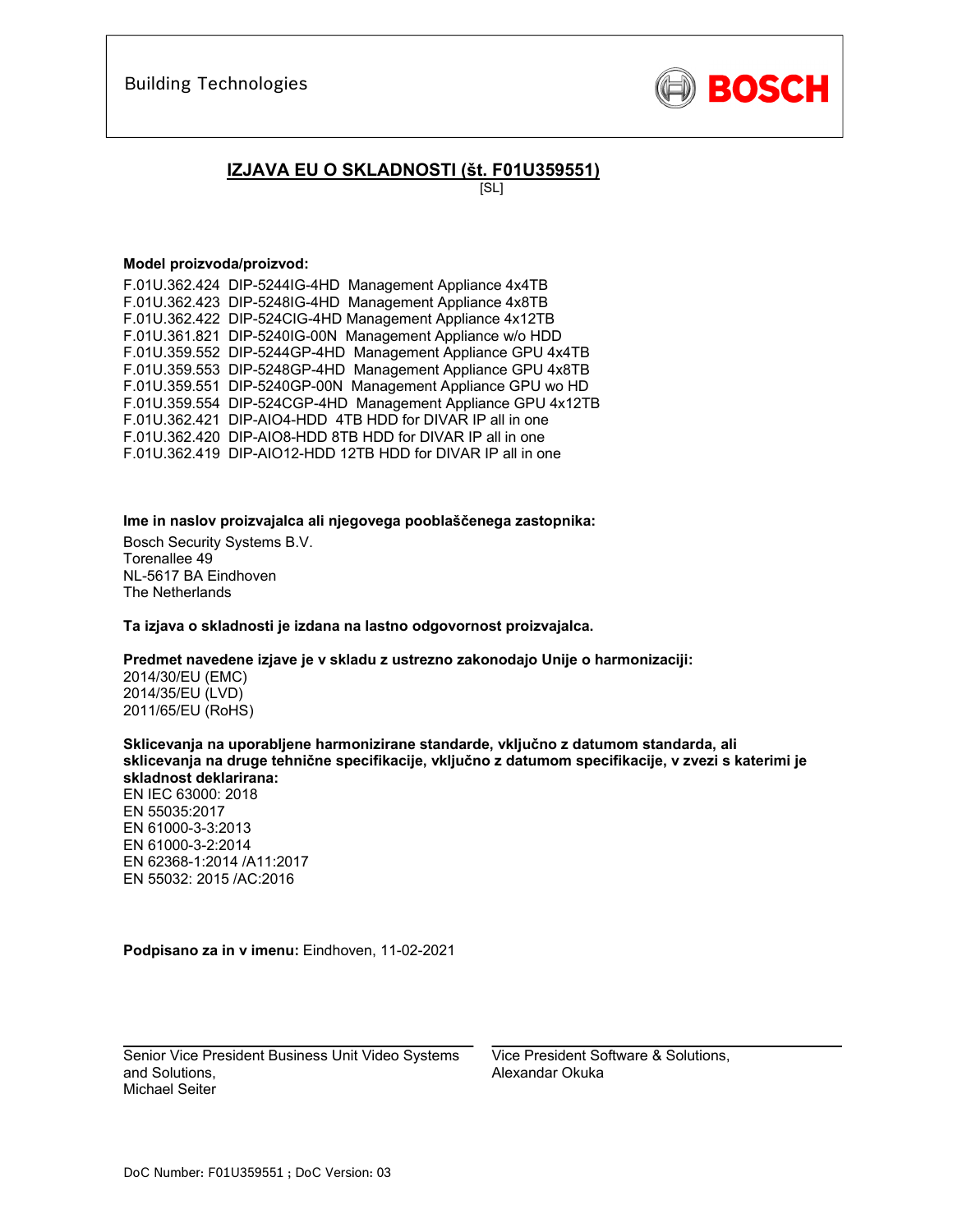

### **EU-VAATIMUSTENMUKAISUUSVAKUUTUS (N:o F01U359551)**

[FI]

#### **Tuotemalli/tuote:**

| F.01U.362.424 DIP-5244IG-4HD Management Appliance 4x4TB      |
|--------------------------------------------------------------|
| F.01U.362.423 DIP-5248IG-4HD Management Appliance 4x8TB      |
| F.01U.362.422 DIP-524CIG-4HD Management Appliance 4x12TB     |
| F.01U.361.821 DIP-5240IG-00N Management Appliance w/o HDD    |
| F.01U.359.552 DIP-5244GP-4HD Management Appliance GPU 4x4TB  |
| F.01U.359.553 DIP-5248GP-4HD Management Appliance GPU 4x8TB  |
| F.01U.359.551 DIP-5240GP-00N Management Appliance GPU wo HD  |
| F.01U.359.554 DIP-524CGP-4HD Management Appliance GPU 4x12TB |
| F.01U.362.421 DIP-AIO4-HDD 4TB HDD for DIVAR IP all in one   |
| F.01U.362.420 DIP-AIO8-HDD 8TB HDD for DIVAR IP all in one   |
| F.01U.362.419 DIP-AIO12-HDD 12TB HDD for DIVAR IP all in one |
|                                                              |

#### **Valmistajan tai sen valtuutetun edustajan nimi ja osoite:**

Bosch Security Systems B.V. Torenallee 49 NL-5617 BA Eindhoven The Netherlands

**Tämä vaatimustenmukaisuusvakuutus on annettu valmistajan yksinomaisella vastuulla.** 

#### **Edellä kuvattu vakuutuksen kohde on asiaa koskevan unionin yhdenmukaistamislainsäädännön vaatimusten mukainen:**

2014/30/EU (EMC) 2014/35/EU (LVD) 2011/65/EU (RoHS)

**Viittaus niihin asiaankuuluviin yhdenmukaistettuihin standardeihin, joita on käytetty, sekä kyseisten standardien hyväksymispäivä tai viittaus muihin teknisiin eritelmiin, joiden perusteella vaatimustenmukaisuusvakuutus on annettu, sekä kyseisten eritelmien hyväksymispäivä:**  EN IEC 63000: 2018

EN 55035:2017 EN 61000-3-3:2013 EN 61000-3-2:2014 EN 62368-1:2014 /A11:2017 EN 55032: 2015 /AC:2016

#### **Seuraavan puolesta allekirjoittanut:** Eindhoven, 11-02-2021

Senior Vice President Business Unit Video Systems and Solutions, Michael Seiter

 $\mathcal{L}_\text{max}$  and  $\mathcal{L}_\text{max}$  and  $\mathcal{L}_\text{max}$  and  $\mathcal{L}_\text{max}$  and  $\mathcal{L}_\text{max}$ 

Vice President Software & Solutions, Alexandar Okuka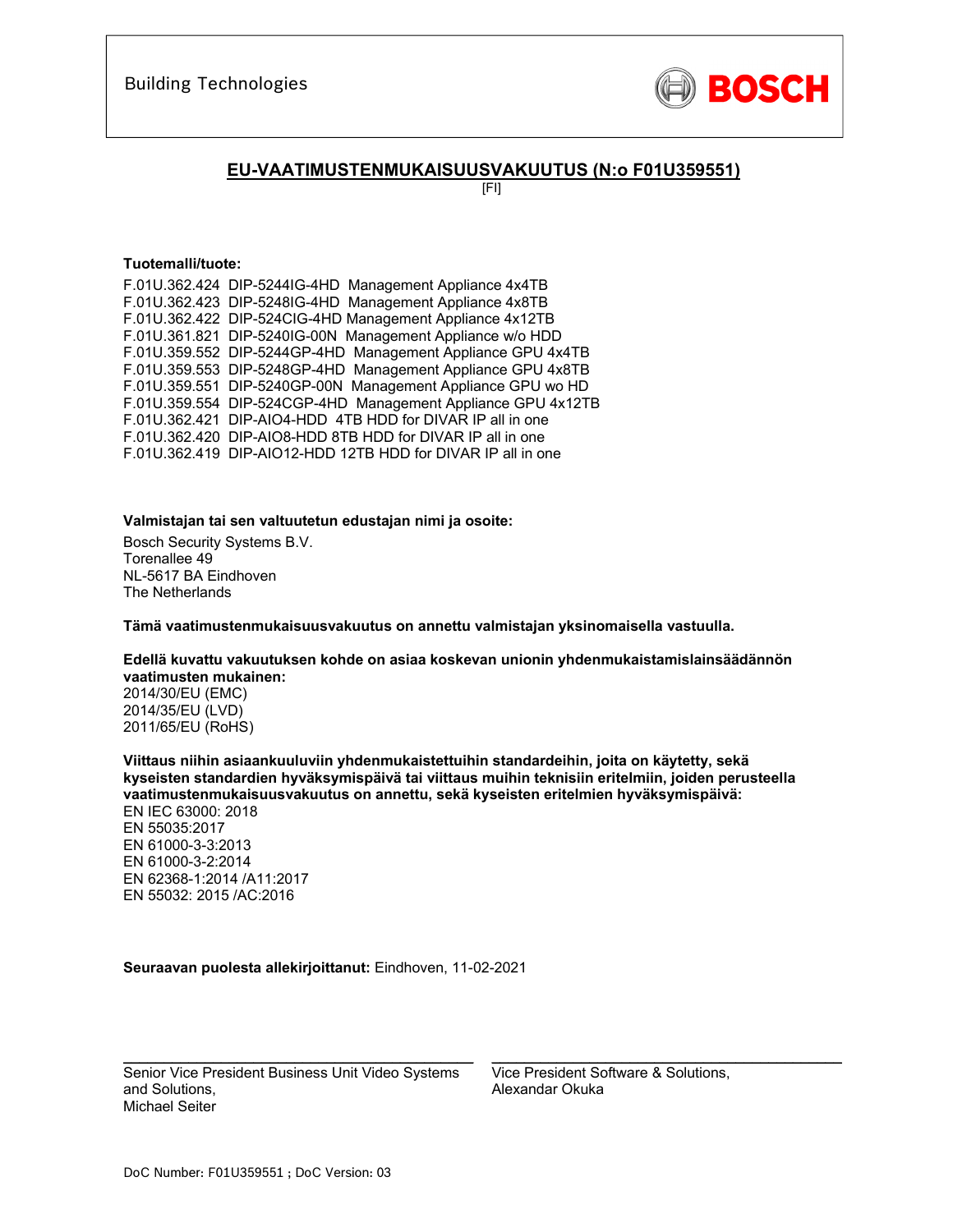

# **EU-FÖRSÄKRAN OM ÖVERENSSTÄMMELSE (nr: F01U359551)**

[SV]

#### **Produktmodell/produkt:**

F.01U.362.424 DIP-5244IG-4HD Management Appliance 4x4TB F.01U.362.423 DIP-5248IG-4HD Management Appliance 4x8TB F.01U.362.422 DIP-524CIG-4HD Management Appliance 4x12TB F.01U.361.821 DIP-5240IG-00N Management Appliance w/o HDD F.01U.359.552 DIP-5244GP-4HD Management Appliance GPU 4x4TB F.01U.359.553 DIP-5248GP-4HD Management Appliance GPU 4x8TB F.01U.359.551 DIP-5240GP-00N Management Appliance GPU wo HD F.01U.359.554 DIP-524CGP-4HD Management Appliance GPU 4x12TB F.01U.362.421 DIP-AIO4-HDD 4TB HDD for DIVAR IP all in one F.01U.362.420 DIP-AIO8-HDD 8TB HDD for DIVAR IP all in one F.01U.362.419 DIP-AIO12-HDD 12TB HDD for DIVAR IP all in one

#### **Namn på och adress till tillverkaren eller dennes representant:**

Bosch Security Systems B.V. Torenallee 49 NL-5617 BA Eindhoven The Netherlands

**Denna försäkran om överensstämmelse utfärdas på tillverkarens eget ansvar.** 

#### **Föremålet för försäkran ovan överensstämmer med den relevanta harmoniserade unionslagstiftningen:**

2014/30/EU (EMC) 2014/35/EU (LVD) 2011/65/EU (RoHS)

**Hänvisningar till de relevanta harmoniserade standarder, inklusive datum för standarden, som använts eller hänvisningar till de andra tekniska specifikationer, inklusive datum för specifikationen, enligt vilka överensstämmelsen försäkras:**  EN IEC 63000: 2018 EN 55035:2017

EN 61000-3-3:2013 EN 61000-3-2:2014 EN 62368-1:2014 /A11:2017 EN 55032: 2015 /AC:2016

**Undertecknat för:** Eindhoven, 11-02-2021

Senior Vice President Business Unit Video Systems and Solutions, Michael Seiter

\_\_\_\_\_\_\_\_\_\_\_\_\_\_\_\_\_\_\_\_\_\_\_\_\_\_\_\_\_\_\_\_\_\_\_\_\_\_\_\_\_\_\_

Vice President Software & Solutions, Alexandar Okuka